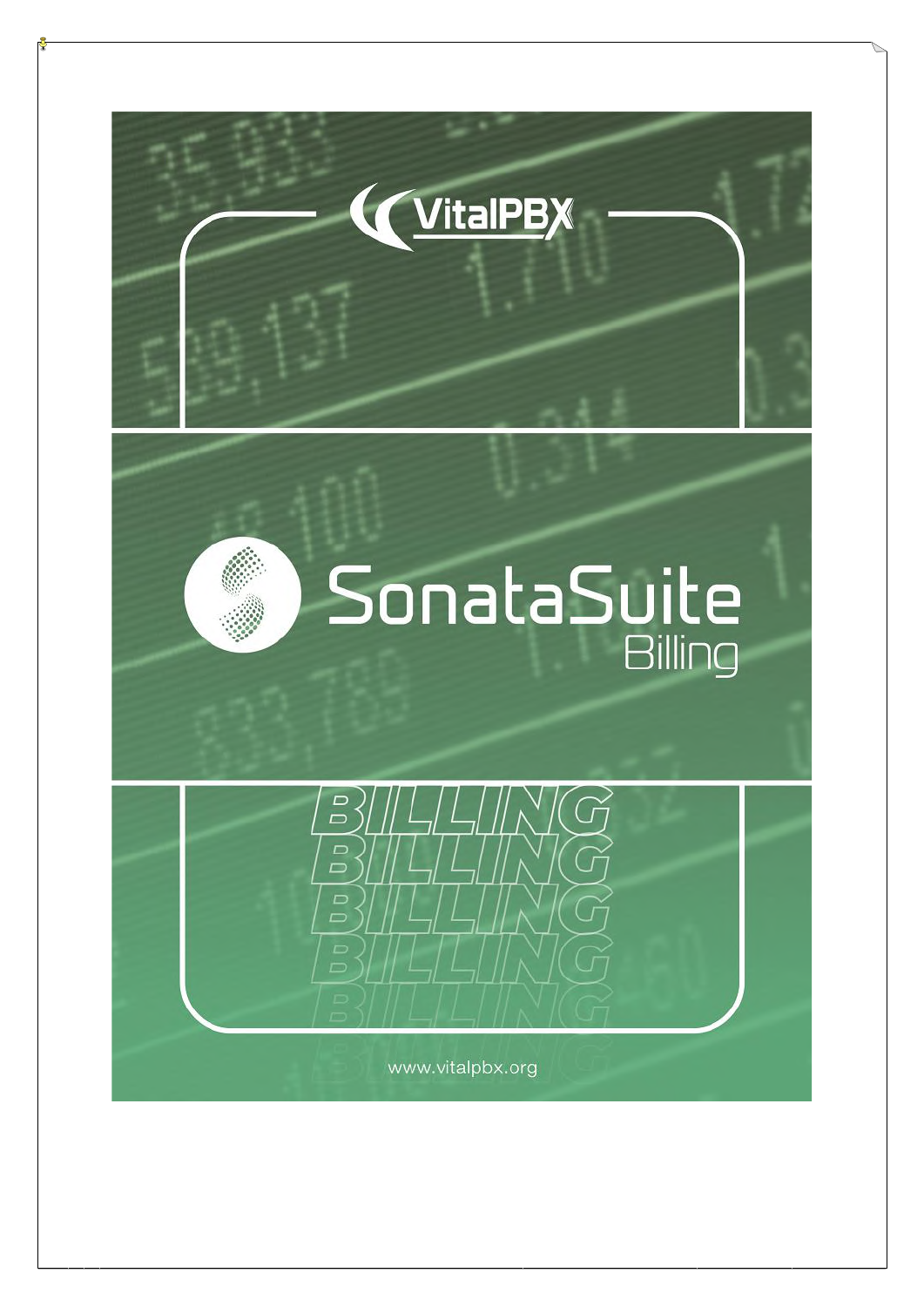# CONTENTS

#### **Contents**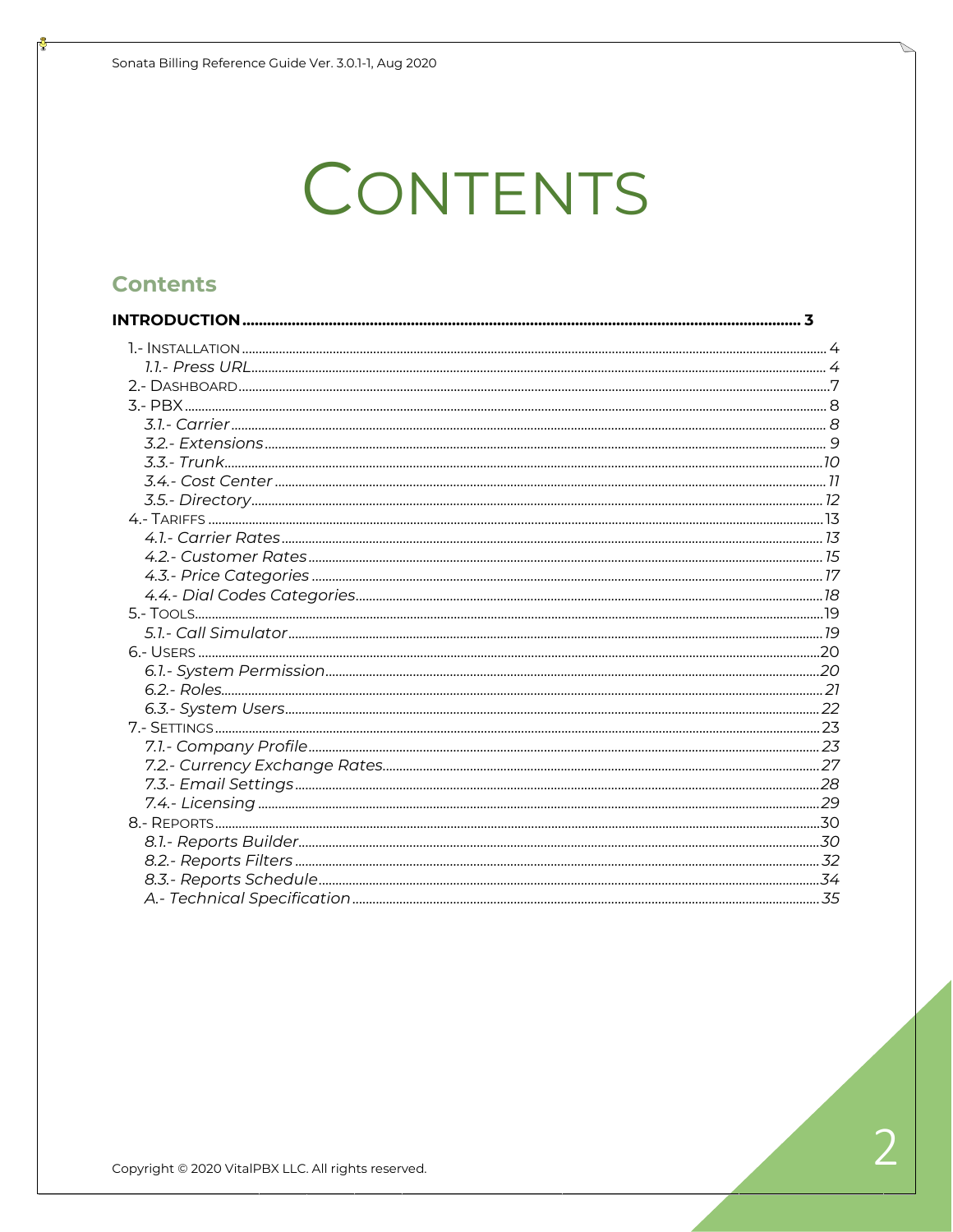# <span id="page-2-0"></span>Introduction

Sonata Billing is a system through which you can rate all calls from your PBX. Allowing summary and detail reports to be generated.

Sonata Suite is a set of programs that integrate with platforms based on Asterisk, below the list of these programs:

- SwitchBoard
- **Billing System**
- Recording Management System
- Call Center Reports
- Stats (Call Center Reports)
- Dialer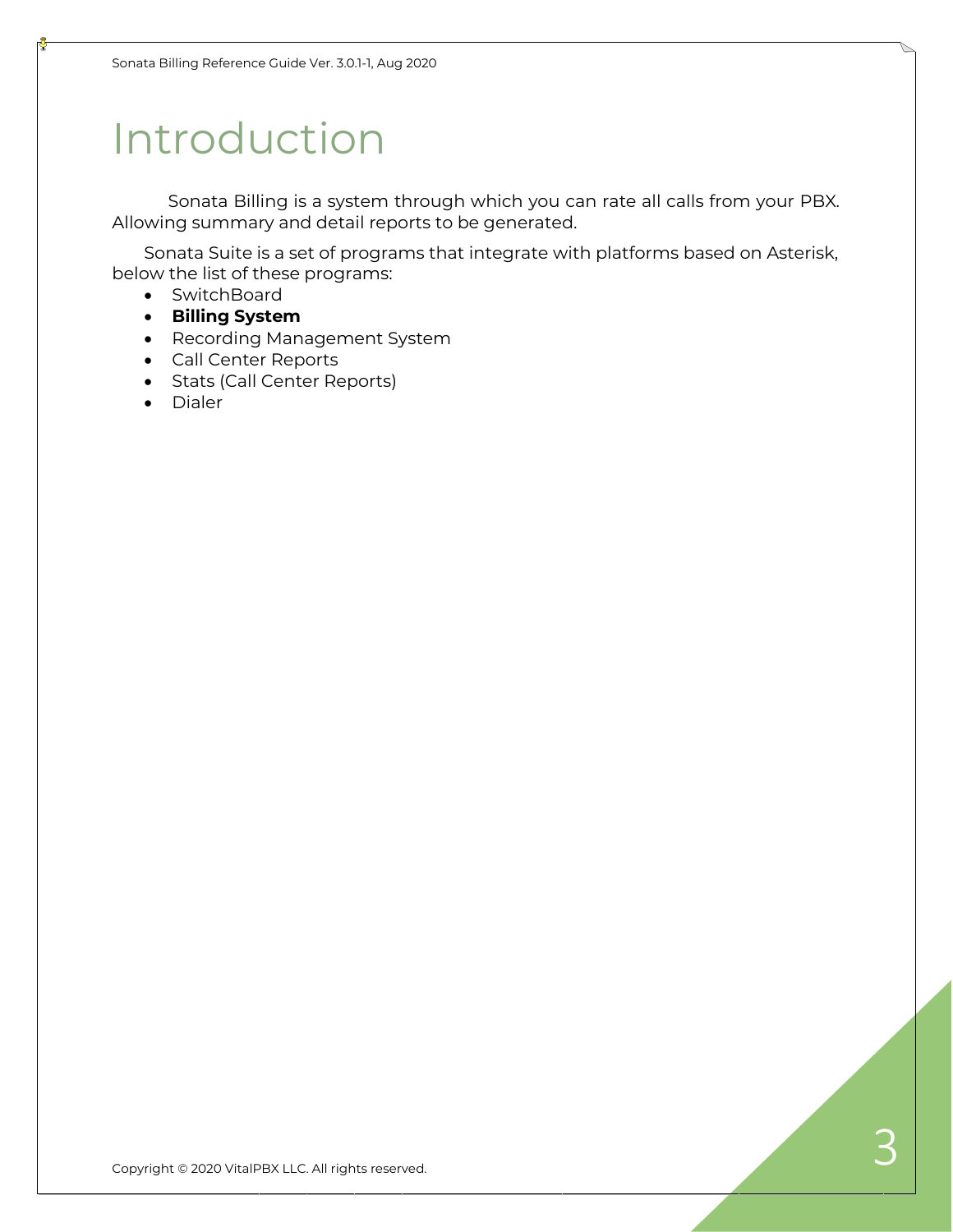# <span id="page-3-0"></span>1.- Installation

In your VitalPBX go to Admin/Add-ons/Add-ons, select Sonata Billing and press the install button  $\bullet$  shown in the Actions column. Wait a couple of minutes and then click the Sonata Billing link and start configuring.

### <span id="page-3-1"></span>1.1.- Press URL

Press the URL in the Add-ons list.

|                                                                             | SONATA BILLING SYSTEM WIZARD                                            |                                                                                     |
|-----------------------------------------------------------------------------|-------------------------------------------------------------------------|-------------------------------------------------------------------------------------|
|                                                                             | 肩                                                                       | L                                                                                   |
| <b>Database Configuration</b><br>Provide us access to install the database. | <b>Company Settings</b><br>Give us some information about your company. | Admin Configuration<br>Setting up credentials for the administrative account login. |
| <b>E</b> DATABASE CONFIGURATIONS                                            |                                                                         |                                                                                     |
| Database Host *                                                             | localhost                                                               |                                                                                     |
| Database User *                                                             | root                                                                    |                                                                                     |
| Database Password                                                           |                                                                         |                                                                                     |
|                                                                             |                                                                         |                                                                                     |
|                                                                             |                                                                         |                                                                                     |

a.- The first step is to fill the following information

- **Database Host**, if you install Sonata Billing on the same server where the PBX is installed and the CDRs are stored, it is recommended to select "localhost", otherwise enter the remote IP or host.
- **Database User**, user to access the MySQL database administrator, is very important as it is used to create Sonata Billing databases.
- **Database Password**, password to access the MySQL database administrator, is very important as it is used to create Sonata Billing databases. In the case of VitalPBX the root user does not have a password.

b.- The second step is to fill the following information

- **Company Name**, name of the Company, this name will be shown in all reports
- **Timezone**, time zone to be used by default to create system users.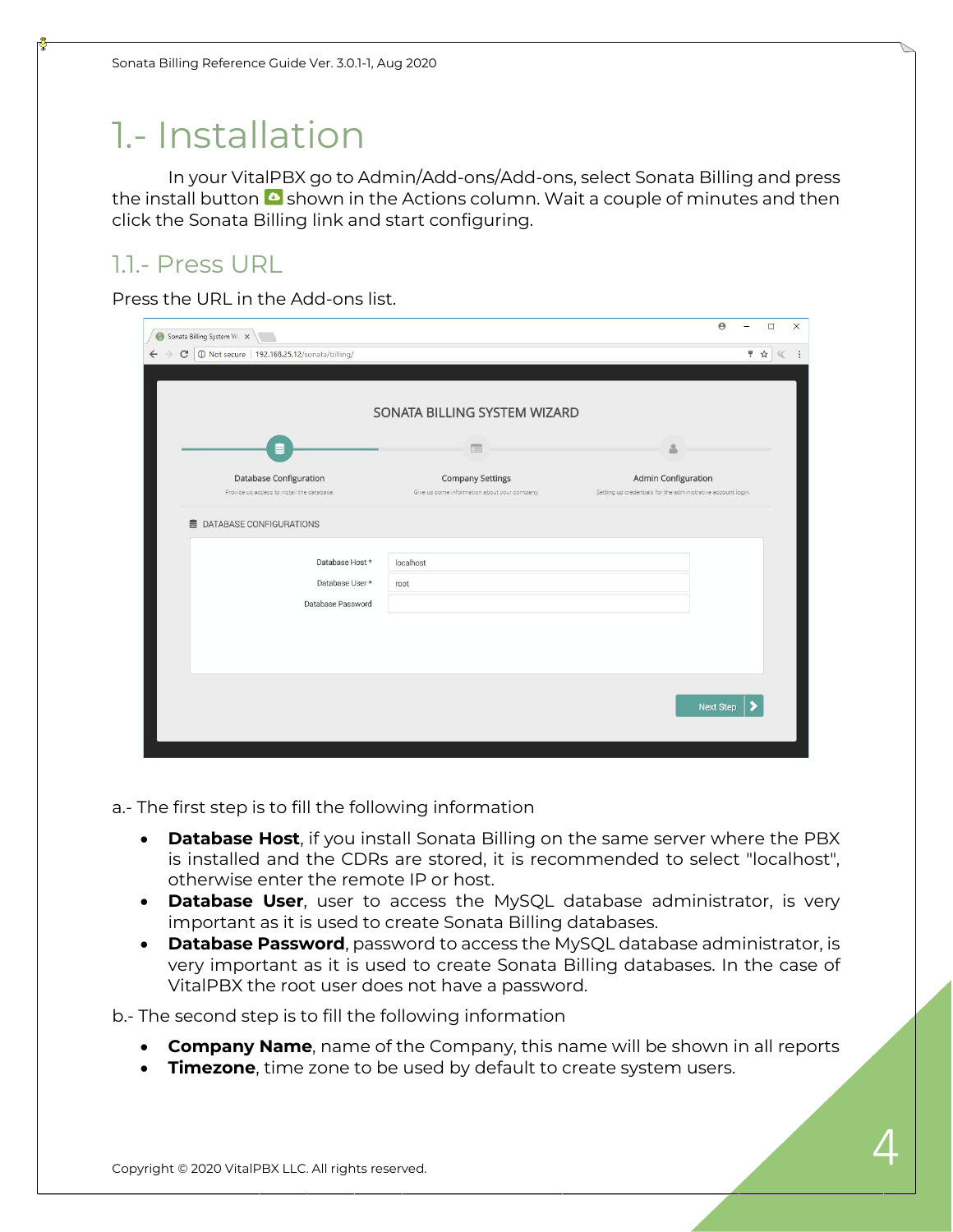| Sonata Billing System Winx                                   |                                              | $\theta$<br>$\Box$<br>$\times$<br>$\overline{\phantom{0}}$   |
|--------------------------------------------------------------|----------------------------------------------|--------------------------------------------------------------|
| $\leftarrow$ $\rightarrow$ C   192.168.25.12/sonata/billing/ |                                              | <b>T ☆ ( :</b>                                               |
|                                                              |                                              |                                                              |
|                                                              | SONATA BILLING SYSTEM WIZARD                 |                                                              |
|                                                              | $=$                                          | å                                                            |
| Database Configuration                                       | <b>Company Settings</b>                      | Admin Configuration                                          |
| Provide us access to install the database.                   | Give us some information about your company. | Setting up credentials for the administrative account login. |
| COMPANY INFO                                                 |                                              |                                                              |
| Company Name                                                 |                                              |                                                              |
| Timezone                                                     | (GMT-6:00) America/Guatemala                 |                                                              |
|                                                              |                                              |                                                              |
|                                                              |                                              |                                                              |
|                                                              |                                              |                                                              |
|                                                              |                                              |                                                              |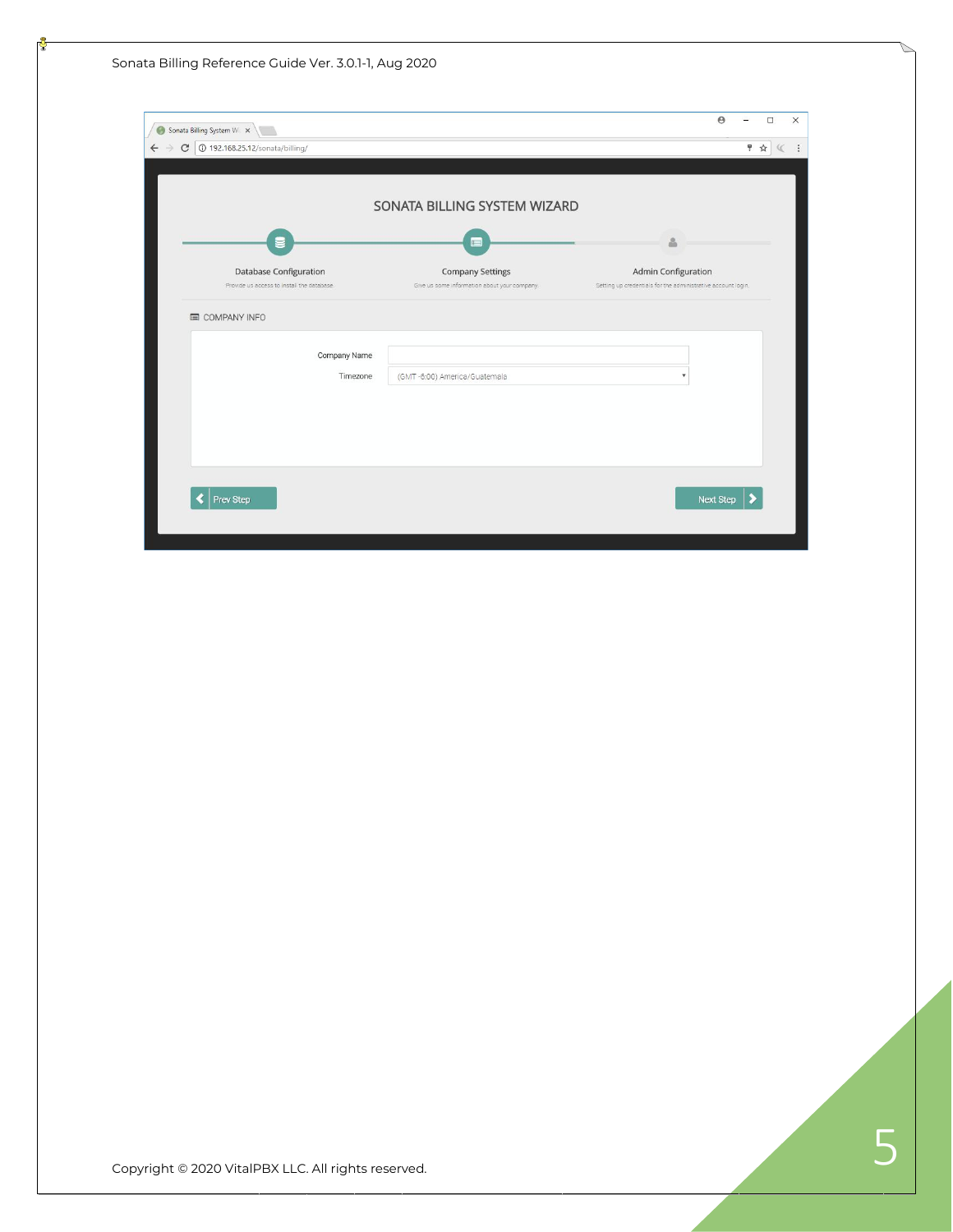c.- The final step is to fill the following information

- **Username**, admin user to login into Sonata Billing.
- **Password**, admin password.

| 192.168.25.12/sonata/billing/<br>$\mathbf C$ |                                              | ♥ ☆                                                          |
|----------------------------------------------|----------------------------------------------|--------------------------------------------------------------|
|                                              |                                              |                                                              |
|                                              |                                              |                                                              |
|                                              | SONATA BILLING SYSTEM WIZARD                 |                                                              |
| ≢                                            | $\blacksquare$                               |                                                              |
| <b>Database Configuration</b>                | <b>Company Settings</b>                      | Admin Configuration                                          |
| Provide us access to install the database.   | Give us some information about your company. | Setting up credentials for the administrative account login. |
| Password *                                   |                                              |                                                              |
| Username*                                    | admin                                        |                                                              |
|                                              |                                              |                                                              |
|                                              |                                              |                                                              |
|                                              |                                              |                                                              |
|                                              |                                              |                                                              |
| Prev Step                                    |                                              |                                                              |
|                                              |                                              | Finish                                                       |

d.- Login with the user and password previously created.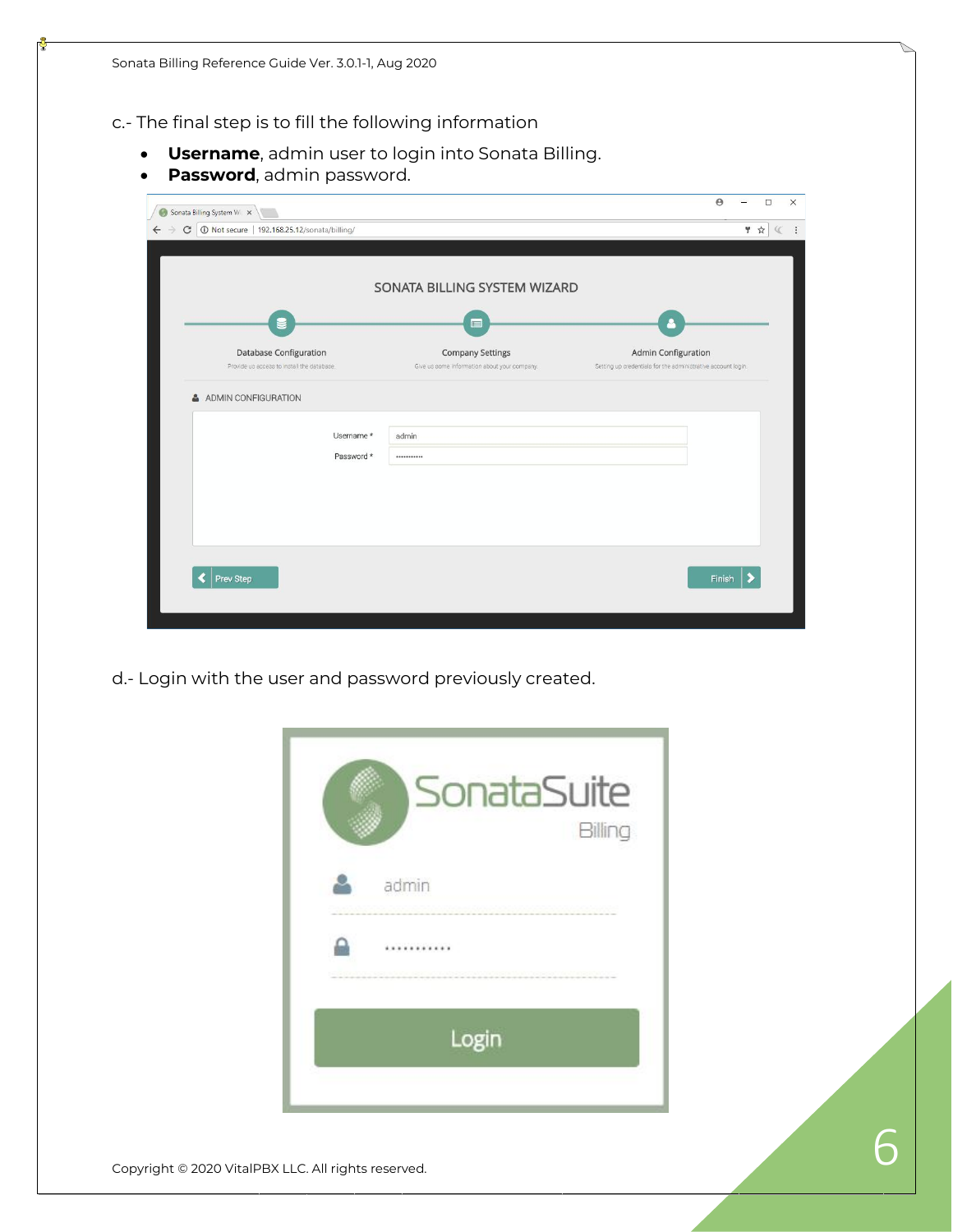# <span id="page-6-0"></span>2.- Dashboard

The Dashboard shows the last calls of the system and is updated every minute. The newest call is shown at the top.

| SonataSuite - Billing Syri X    |             |                   |                      |           |                     |          | $\theta$<br>O<br>$\times$ |
|---------------------------------|-------------|-------------------|----------------------|-----------|---------------------|----------|---------------------------|
| C 192.168.25.12/sonata/billing/ |             |                   |                      |           |                     |          | ☆ 1                       |
| SonataSuite<br>Bling            |             |                   |                      |           |                     |          | $\ddot{\phantom{a}}$      |
| Admin<br>eBD Nicaragua          |             |                   |                      |           |                     |          |                           |
| ☎<br><b>DASHBOARD</b>           | -9          | 30<br>Local Calls | 13<br>Outgoing Calls |           | 9<br>Incoming Calls |          | $\circ$<br>Transit Calls  |
| $\binom{n}{2}$<br>PBX           | TODAY CALLS |                   |                      |           |                     |          |                           |
| \$                              | Date        | Hour              | Extension            | Call Type | Callee              | Duration | Cost                      |
| <b>TARIFFS</b>                  | 2017/10/18  | 16:12:18          | 8250 - Recepcion     | Internal  | 8253                | 00:00:06 | 0.00                      |
| €                               | 2017/10/18  | 15:46:43          | 8250 - Recepcion     | Internal  | 8253                | 00:00:09 | 0.00.                     |
| <b>REPORTS</b>                  | 2017/10/18  | 15:46:34          | 8252 - Juan Romero   | Internal  | 8250                | 00:00:20 | 0.00.                     |
|                                 | 2017/10/18  | 15:43:49          | 8251 - Felix Gallo   | Internal  | 8250                | 00:00:06 | 0.00.                     |
| $\epsilon$                      | 2017/10/18  | 15:43:20          | 8251 - Felix Gallo   | Internal  | 8250                | 00:00:19 | 0.00                      |
| <b>TOOLS</b>                    | 2017/10/18  | 15:43:20          | 8250 - Recepcion     | Internal  | 8253                | 00:00:25 | 0.00.                     |
| 쓩                               | 2017/10/18  | 15:43:01          | 8251 - Felix Gallo   | Internal  | 8250                | 00:00:36 | 0.00                      |
| <b>USERS</b>                    | 2017/10/18  | 15:41:55          | 8251 - Felix Gallo   | Internal  | 8250                | 00:00:12 | 0.00                      |
| Q.                              | 2017/10/18  | 14:25:15          | 8264 - Rummer Moraga | Internal  | 8251                | 00:01:41 | 0.00                      |
| SETTINGS                        | 2017/10/18  | 13:59:23          | 8263 - Mauro Jiron   | Internal  | 8251                | 00:02:11 | 0.00.                     |
|                                 | 2017/10/18  | 13:52:33          | 8251 - Felix Gallo   | Outgoing  | 922668002           | 00:00:55 | 0.23                      |
|                                 | 2017/10/18  | 13:44:11          | 8253 - Contabilidad  | Internal  | 8253                | 00:00:19 | 0.00                      |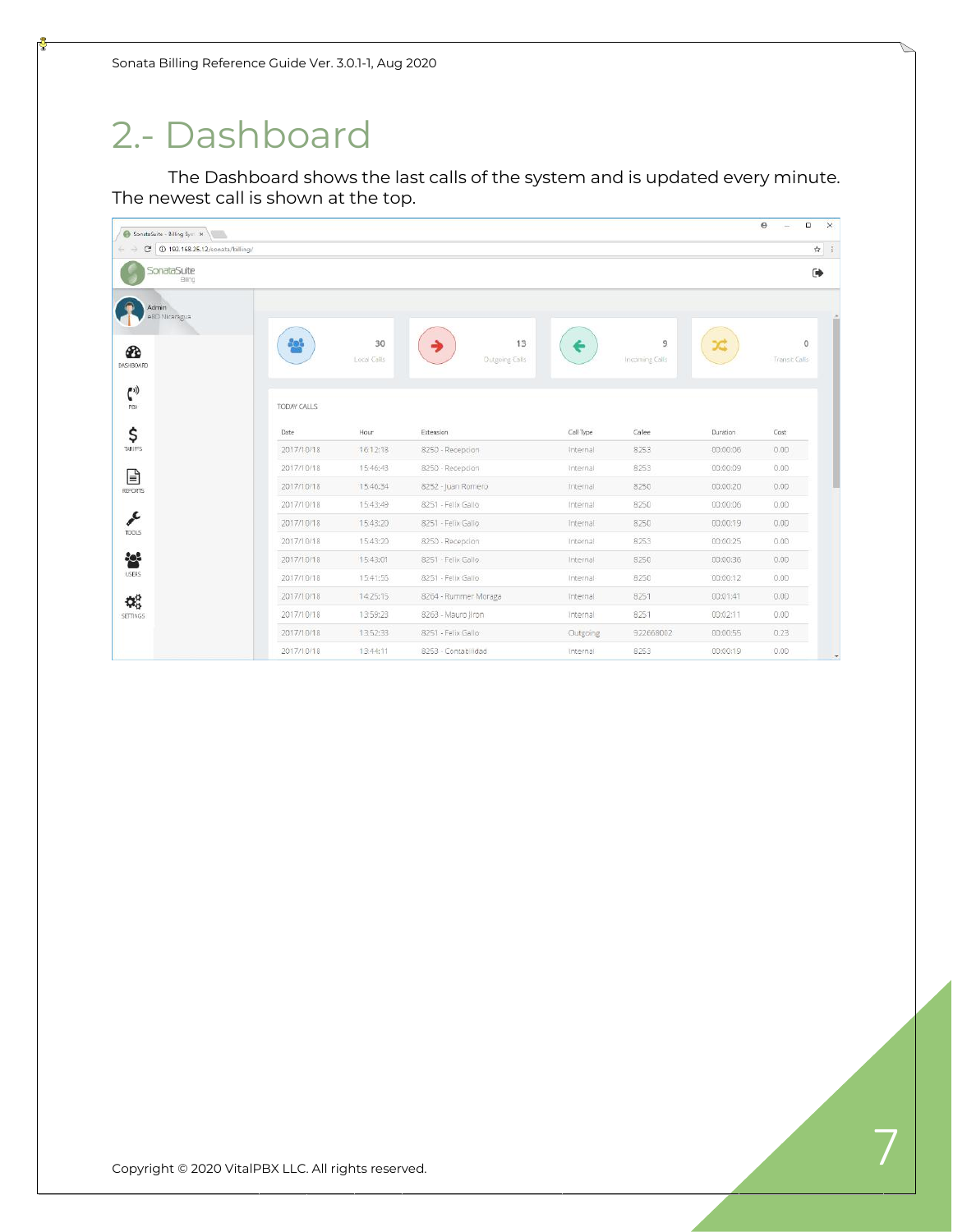Sonata Billing Reference Guide Ver. 3.0.1-1, Aug 2020

# <span id="page-7-0"></span>3.- PBX

### <span id="page-7-1"></span>3.1.- Carrier

The first step to be able to rate a call is to define the different carriers to which we are going to interconnect, for this we must go to PBX/Carriers.

| Carriers                       |  |      |
|--------------------------------|--|------|
| GENERAL                        |  | 這    |
| Carrier<br>Shared <sup>O</sup> |  |      |
|                                |  |      |
|                                |  | Save |

The information to be configured are the following:

- **Carrier**, just write the name of the carrier, which will be used later.
- **Share**, if checked, the operator and the rates assigned to it will be shared with the other tenants.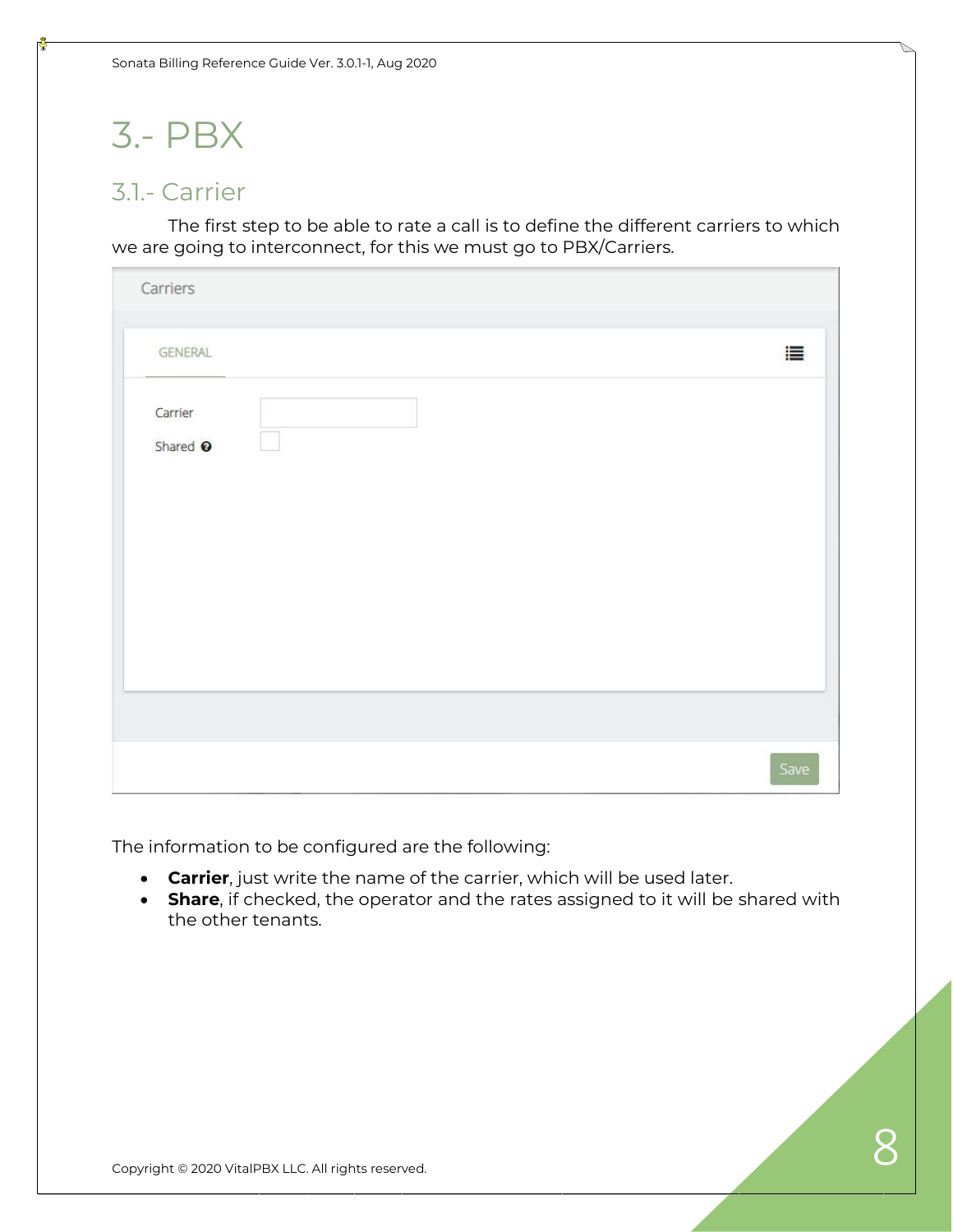### <span id="page-8-0"></span>3.2.- Extensions

It is necessary to synchronize the extensions that will apply a cost, for this we must go to PBX / Extensions.

| Extensions     |                |         |              |
|----------------|----------------|---------|--------------|
| <b>GENERAL</b> |                |         | 信            |
| Extension      | Cost Center    | Default | $\checkmark$ |
| Name           | Price Category | Default | $\checkmark$ |
|                |                |         |              |
|                |                |         |              |
|                |                |         |              |

The information to be configured are the following:

- **Extension**, extension number to be set.
- **Name**, name that describes the user of the extension
- **Cost Center**, cost center to which the extension is associated, this Cost Center must have been previously created.
- **Price Category**, type of tariff that will be charged to the extension, these tariffs are created in tariffs and there are two types, those of the Carrier (Default) and those of the Customer.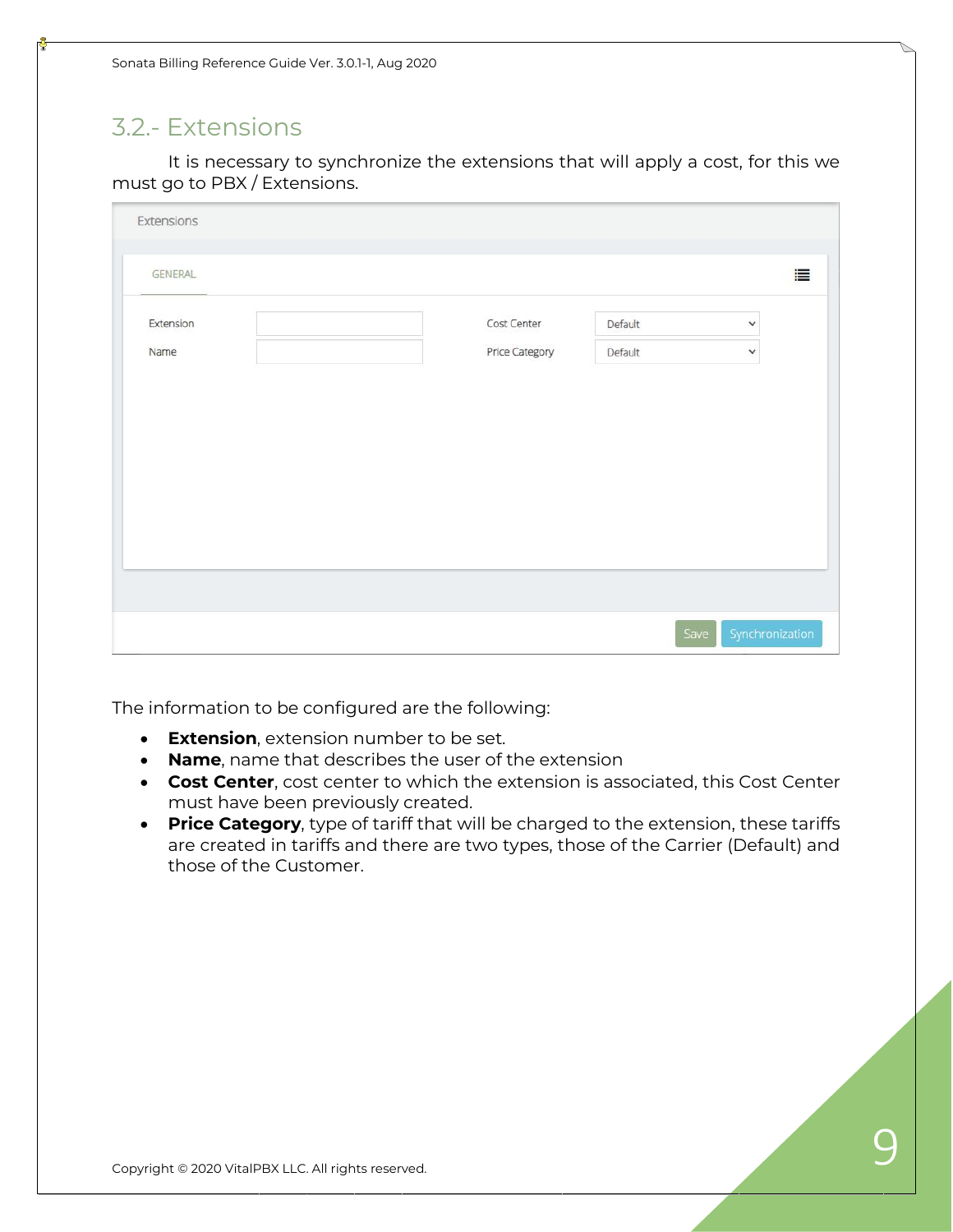### <span id="page-9-0"></span>3.3.- Trunk

It is necessary to synchronize and configure the trunks as these are associated with a Carrier and this way you can charge the calls more accurately. There are also reports by trunks which help us verify if what the Carrier is charging is correct. To configure the trunks it is necessary to go to PBX/Trunks.

| <b>Trunk Device</b> |       |              | Pilot Number |      |   |
|---------------------|-------|--------------|--------------|------|---|
| Description         |       |              | Carrier      | None | v |
| Technology          | PJSIP | $\checkmark$ |              |      |   |

- **Trunk Device**, the name of the trunk as it appears in the call, for example in the case of Dahdi channels it is a number.
- **Description**, short description to identify the trunk
- **Technology**, type of trunk technology
- **Pilot Number**, number of pilot associated to the trunk, can be a DID or a telephone number that identifies the trunk.
- **Carrier**, the carrier that provides the service. Very important as this depends on how you will charge the calls that are taken by this trunk.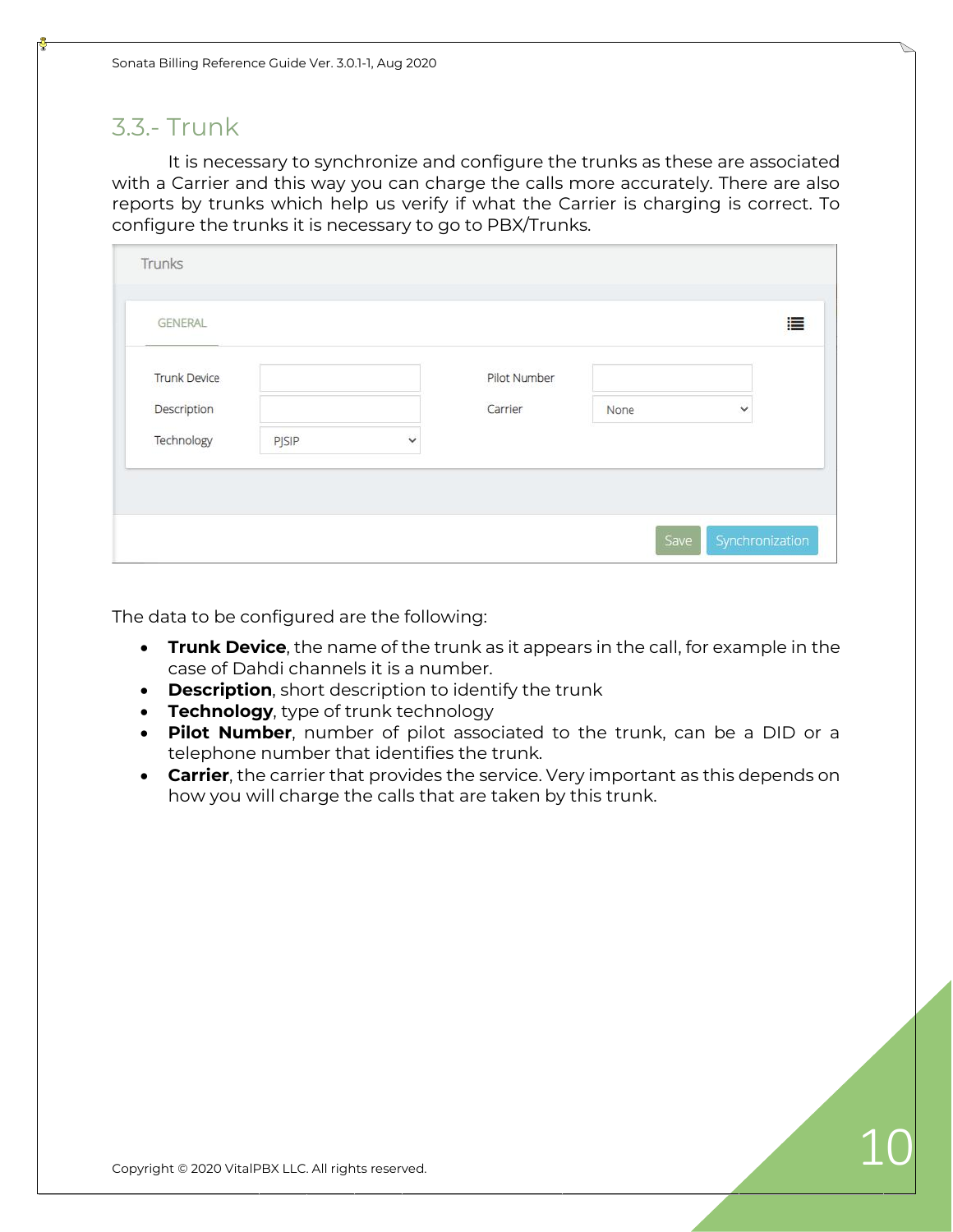### <span id="page-10-0"></span>3.4.- Cost Center

It is possible to obtain reports organized by cost centers, for this it is necessary to assign the extensions the Cost Center to which it belongs.

| Person In Charge |  | 這 |
|------------------|--|---|
|                  |  |   |
|                  |  |   |
|                  |  |   |
|                  |  |   |
|                  |  |   |
|                  |  |   |
|                  |  |   |
|                  |  |   |

- **Cost Center**, short name of the cost center
- **Person in Charge**, Person in charge of the Cost Center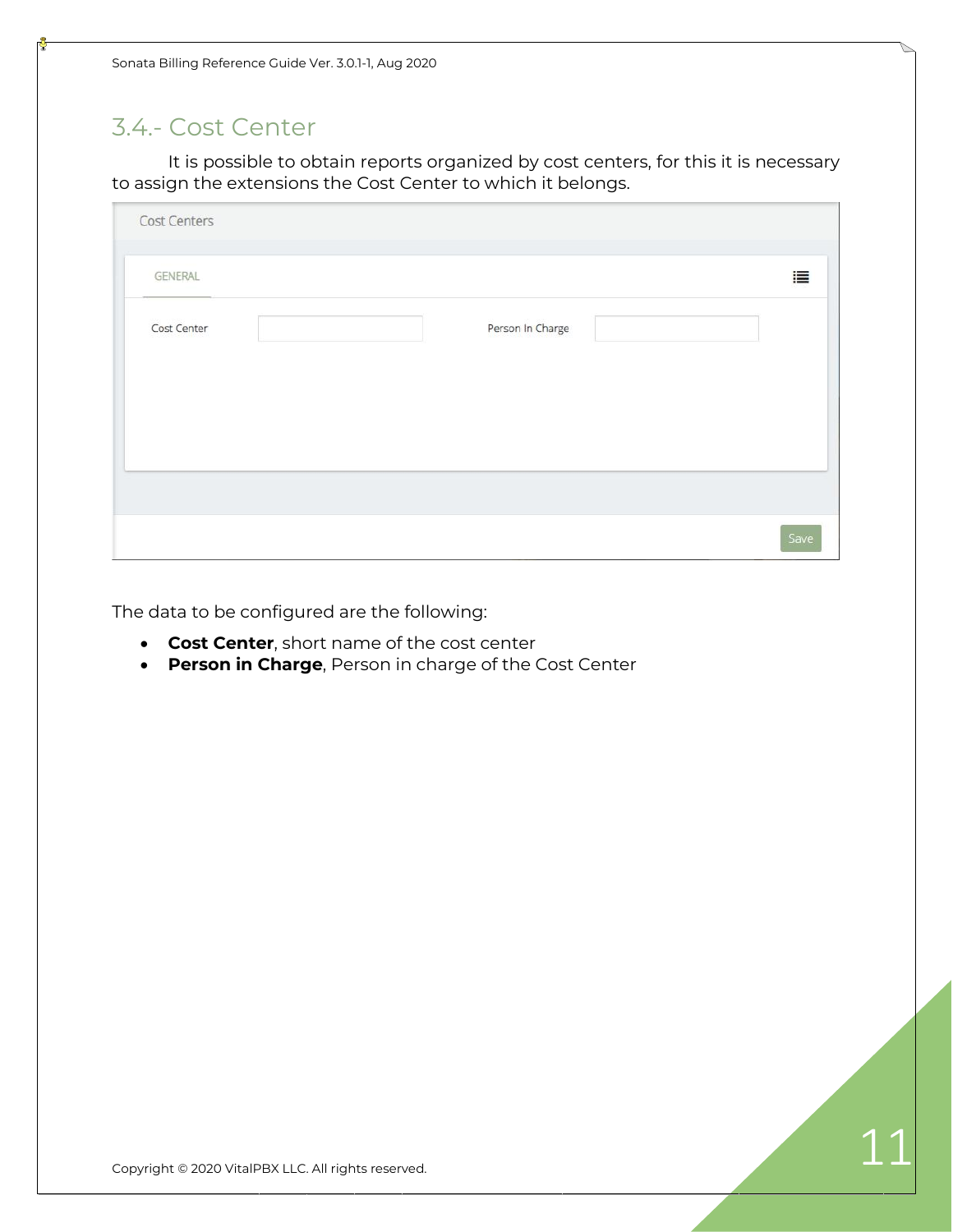### <span id="page-11-0"></span>3.5.- Directory

In order to better identify the destinations of the calls it is possible to add an external telephone directory. In the reports will appear the number alongside with the contact name configured here.

| Directory                                           |                |                          |                |
|-----------------------------------------------------|----------------|--------------------------|----------------|
| <b>GENERAL</b>                                      |                |                          |                |
| Telephone <sup>O</sup><br>Contact Name <sup>O</sup> | $\hbox{\tt Q}$ | Dial Prefix <sup>O</sup> |                |
|                                                     |                |                          |                |
|                                                     |                |                          | Import<br>Save |

The data to be configured are the following:

- **Telephone**, phone number to be included in the directory. Should be unique.
- **Contact Name**, brief description of the contact or company.
- **Dial Prefix**, when a call is made from the PBX in the CDR it is usually stored together with the prefix, for example, if we are going to call the number 88823700, and to call it is necessary to dial 9, in the CDR 988823700 will be stored. The prefix 9 must be added here in order to correctly identify the outgoing call. For incoming calls receiving CID this prefix is not used.

It is also possible to import a csv list that contains the following information and in the following order.

- **mode**, add or delete
- **full\_name**, brief description of the contact or company.
- **phone\_number**, phone number to be included in the directory. Should be unique.
- **dial\_prefix**, when a call is made from the PBX in the CDR it is usually stored together with the prefix, for example, if we are going to call the number 88823700, and to call it is necessary to dial 9, in the CDR 988823700 will be stored. The prefix 9 must be added here in order to correctly identify the outgoing call. For incoming calls receiving CID this prefix is not used.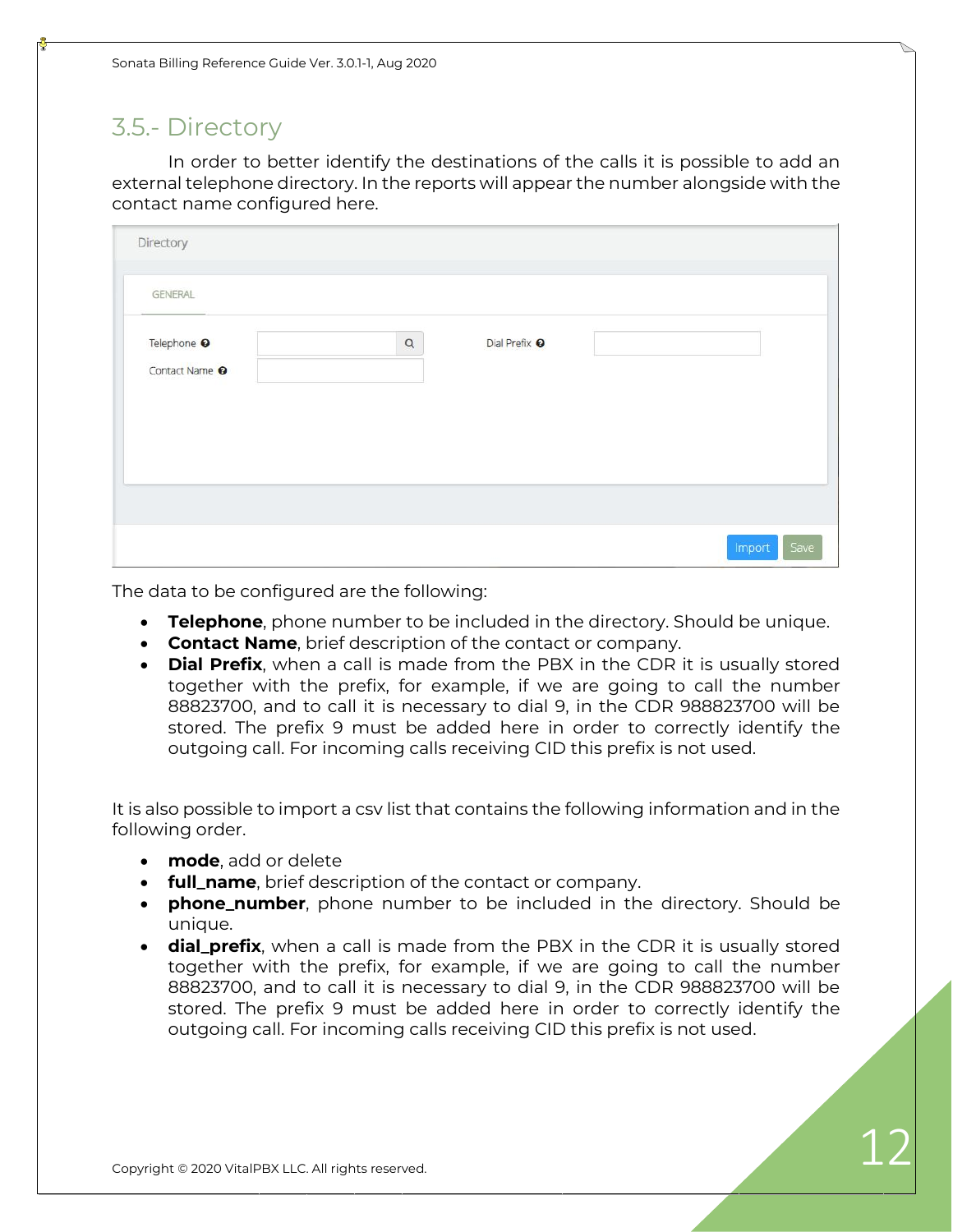# <span id="page-12-0"></span>4.- Tariffs

Before connecting the program to the PBX you must first define the tariffs of the different carriers, otherwise we run the risk that the cost of calls is not correct. If for some reason we connect the program to the PBX before setting the rates, do not worry, you can reprocess the calls or at the moment of obtaining reports choose the option to "Apply Current Rates".

### <span id="page-12-1"></span>4.1.- Carrier Rates

It is very easy to create the tariffs of the different carriers, for this process there are two methods, which we will show below:

| Description                |                        |                           | Carrier <sup>O</sup>             | Default                  | $\blacktriangledown$    |
|----------------------------|------------------------|---------------------------|----------------------------------|--------------------------|-------------------------|
| Grace Time <sup>O</sup>    | $\circ$                |                           | Dial Prefix <sup>O</sup>         |                          |                         |
| Connect Cost <sup>O</sup>  | $\mathbb O$            |                           | Call Type <sup>O</sup>           | Outgoing                 | $\overline{\mathbf{v}}$ |
| Call Cost <sup>O</sup>     | $\circ$                |                           | Dial Codes Category <sup>O</sup> | Uncategorized            | $\blacktriangledown$    |
| Cost Interval <sup>O</sup> | 60                     | $\boldsymbol{\mathrm{v}}$ |                                  |                          |                         |
| Dial Codes                 |                        |                           |                                  |                          |                         |
| Code $\odot$               | Call Cost <sup>O</sup> | Cost Interval @           | Description                      | Dial Prefix <sup>O</sup> |                         |
|                            |                        |                           |                                  |                          | Add New                 |
|                            |                        |                           |                                  |                          |                         |
|                            |                        |                           |                                  |                          |                         |
|                            |                        |                           |                                  |                          |                         |
|                            |                        |                           |                                  |                          |                         |

### *1.- Import rates from csv file*

To import tariffs, you must press the Import button, then there will be two fields,

- **Carrier**, name of the Carrier associated with the tariffs to be imported, this name must have been previously created in PBX/Carrier
- **Rates**, load CSV file with the rates to import. This file must have the following format:
	- o **Group Name**, name that the rates are grouped, example if we are going to load tariffs to USA, which places USA, in other words could be the name of the country.
	- o **Code**, country or region code, example USA is 1, Mexico 52. Can also be more specific USA, Miami 1305.
	- o **Call Cost**, Cost of the call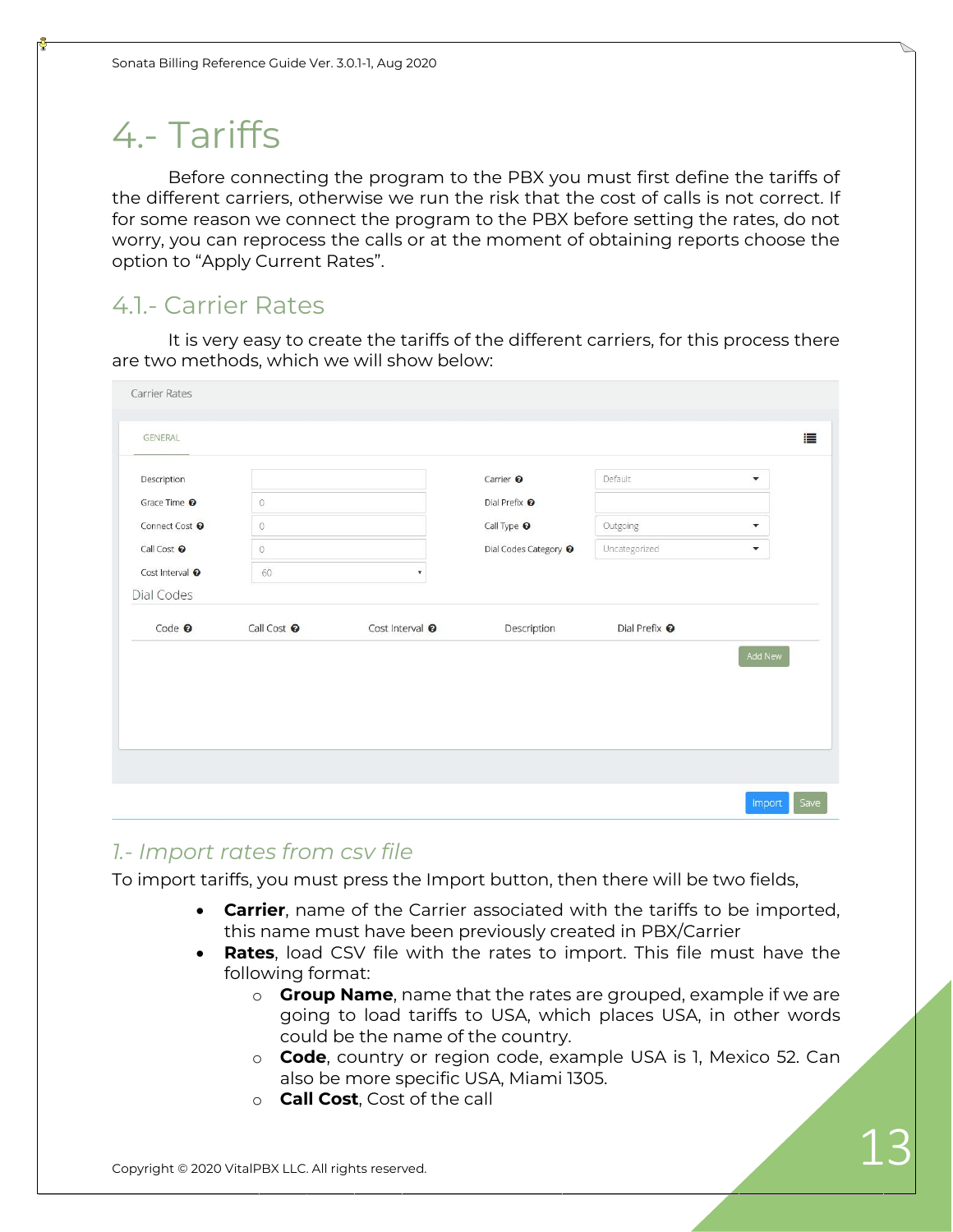- o **Cost Interval**, every few seconds the cost applies.
- o **Code Description**, specific description of the code, example in case of code 1305, in Group name is USA but in Code Description is Miami.
- o **Dial Prefix**, if it is necessary to add a prefix to the code, in many countries the number "00" is used for international calls.

To see an example of the CSV format you can download it by clicking the button "Download CSV Format"

#### *2.- Create rate manually*

It is possible to create or modify an existing tariff, to create a new tariff manually you must configure the following:

- **Description**, brief description of the group of codes to be created.
- **Grace Time**, define the seconds will be free from the call duration for each call.
- **Connect Cost**, cost to apply when the call began with connection.
- **Call Cost**, represents the global cost to apply to all the dial codes without a cost defined.
- **Cost Interval**, it defines how often seconds will be applied the global cost.
- **Carrier**, defines to which carrier belongs this group of dial codes and rates
- **Dial Prefix**, any number that is dialed before a telephone number to initiate a telephone call for the purpose of selecting an appropriate telecommunications circuit by which the call is to be routed.
- **Prepend**, any number to prepend at the beginning of the dialed number, at the time of showing a report.
- **Call Type**, allows you to define which kind of calls these dial codes represent.
- **Dial Code Category**, allows you to categorize your dial codes to make reports by it.

In the Dial Codes table, the following must be configured:

- **Code**, the full or partial dialed number as was saved on the CDR.
- **Call Cost**, represents the global cost to apply to all the dial codes without cost defined.
- **Cost Interval**, It defines how often seconds will be applied the global cost.
- **Description**, brief description of the code to be created
- **Dial Prefix**, any number that is dialed before a telephone number to initiate a telephone call for the purpose of selecting an appropriate telecommunications circuit by which the call is to be routed. If it empty, the global is taken
- **Prepend**, any number to prepend at the beginning of the dialed number, at the time of showing a report. If it empty, the global is taken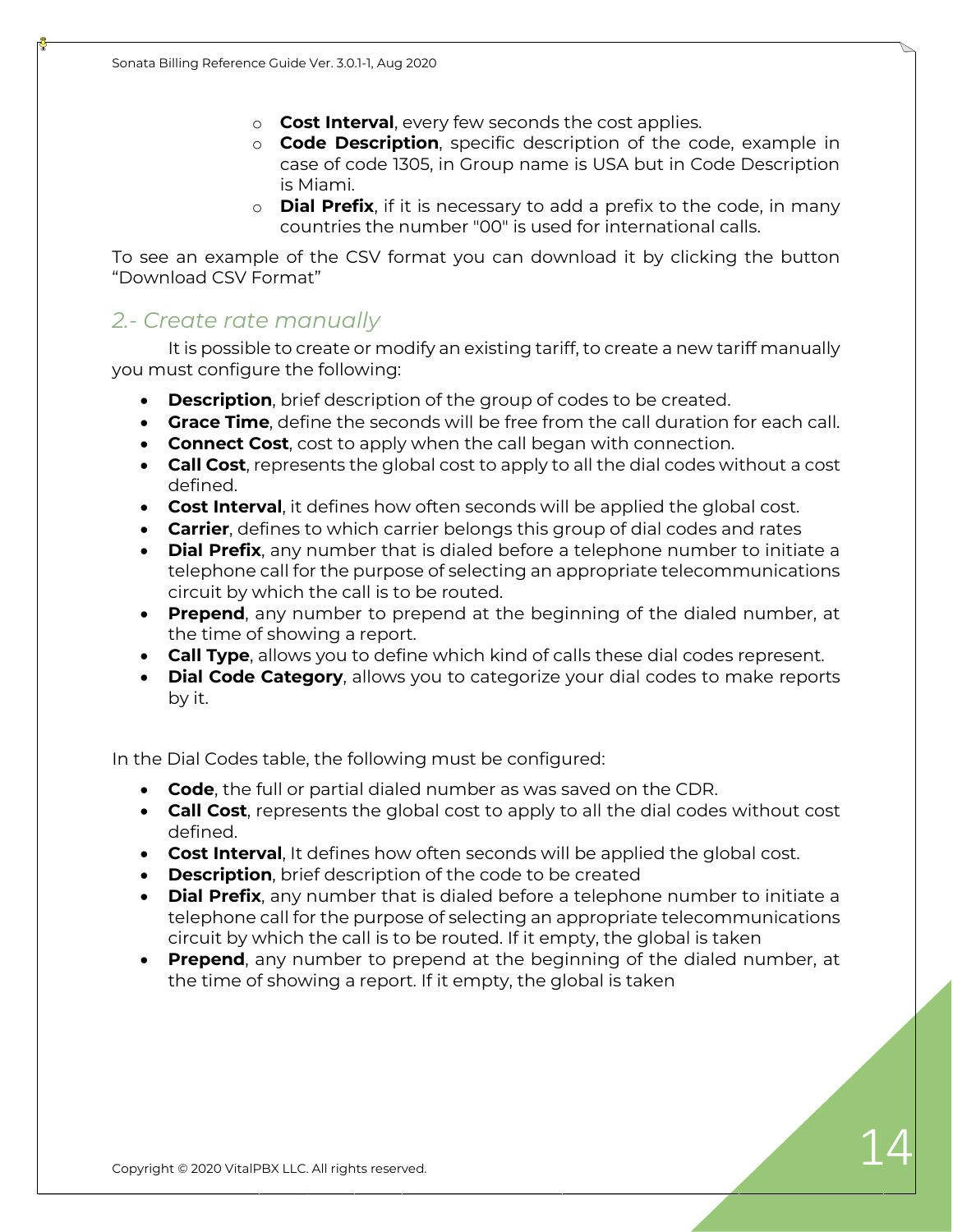### <span id="page-14-0"></span>4.2.- Customer Rates

It is very easy to create personalized rates, this option is very useful for Hotels or institutions that charge calls, for this process there are two methods, which we will show below:

| <b>Customer Rates</b>                    |                        |                            |                                                    |                          |                          |      |
|------------------------------------------|------------------------|----------------------------|----------------------------------------------------|--------------------------|--------------------------|------|
| <b>GENERAL</b>                           |                        |                            |                                                    |                          |                          | 這    |
| Description<br>Grace Time <sup>O</sup>   | $\circ$                |                            | Dial Prefix <sup>O</sup><br>Call Type <sup>O</sup> | Outgoing                 | $\overline{\phantom{a}}$ |      |
| Connect Cost <sup>O</sup>                | $\overline{0}$         |                            | Dial Codes Category <sup>O</sup>                   | Uncategorized            | $\blacktriangledown$     |      |
| Call Cost <sup>O</sup>                   | $\circ$                |                            |                                                    |                          |                          |      |
| Cost Interval <sup>O</sup><br>Dial Codes | 60                     | $\boldsymbol{\mathrm{v}}$  |                                                    |                          |                          |      |
| Code <sub>②</sub>                        | Call Cost <sup>O</sup> | Cost Interval <sup>O</sup> | Description                                        | Dial Prefix <sup>O</sup> |                          |      |
|                                          |                        |                            |                                                    |                          | Add New                  |      |
|                                          |                        |                            |                                                    |                          |                          |      |
|                                          |                        |                            |                                                    |                          |                          |      |
|                                          |                        |                            |                                                    |                          |                          |      |
|                                          |                        |                            |                                                    |                          | Import                   | Save |

### *1.- Import rates from csv file*

To import tariffs, you must press the Import button, then there will be two fields,

- **Rates**, load CSV file with the rates to import. This file must have the following format:
	- o **Group Name**, name in which the rates are grouped, example if we are going to load tariffs to USA, which places USA, in other words could be the name of the country.
	- o **Code**, country or region code, example USA is 1, Mexico 52. Can also be more specific USA, Miami 1305.
	- o **Call Cost**, Cost of the call
	- o **Cost Interval**, every few seconds the cost is applied.
	- o **Code Description**, specific description of the code, example in case of code 1305, in Group name is USA but in Code Description is Miami.
	- o **Dial Prefix**, if it is necessary to add a prefix to the code, in many countries the number "00" is used for international calls.

To see an example of the CSV format you can download it by clicking the button "Download CSV Format"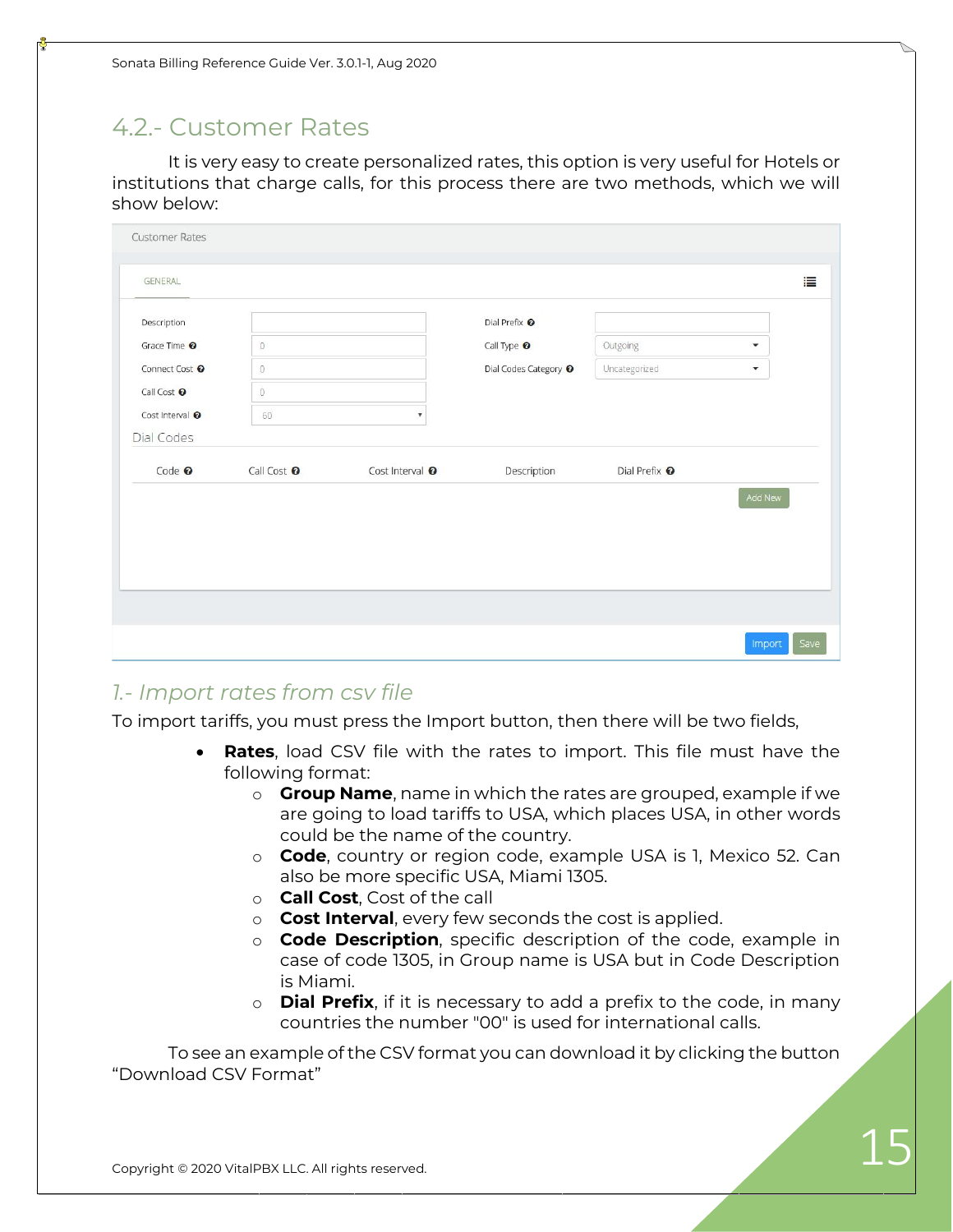#### *2.- Create rate manually*

It is possible to create or modify an existing tariff. To create a new tariff manually you must configure the following:

- **Description**, brief description of the group of codes to be created.
- **Grace Time**, define how many seconds will be free from the call duration for each call.
- **Connect Cost**, cost to apply when the call with connection.
- **Call Cost**, represents the global cost to apply to all the dial codes without cost defined.
- **Cost Interval**, it defines how often seconds will be applied the global cost.
- **Dial Prefix**, any number that is dialed before a telephone number to initiate a telephone call for the purpose of selecting an appropriate telecommunications circuit by which the call is to be routed.
- **Prepend**, any number to prepend at the beginning of the dialed number, at the time of showing a report.
- **Call Type**, allows you to define which kind of calls these dial codes represent.
- **Dial Code Category**, allows you to categorize your dial codes to make reports by it.

In the Dial Codes table, the following must be configured:

- **Code**, the full or partial dialed number as was saved on the CDR.
- **Call Cost**, represents the global cost to apply to all the dial codes without cost defined.
- **Cost Interval**, It defines how often seconds will be applied the global cost.
- **Description**, brief description of the code to be created
- **Dial Prefix**, any number that is dialed before a telephone number to initiate a telephone call for the purpose of selecting an appropriate telecommunications circuit by which the call is to be routed. If it empty, the global is taken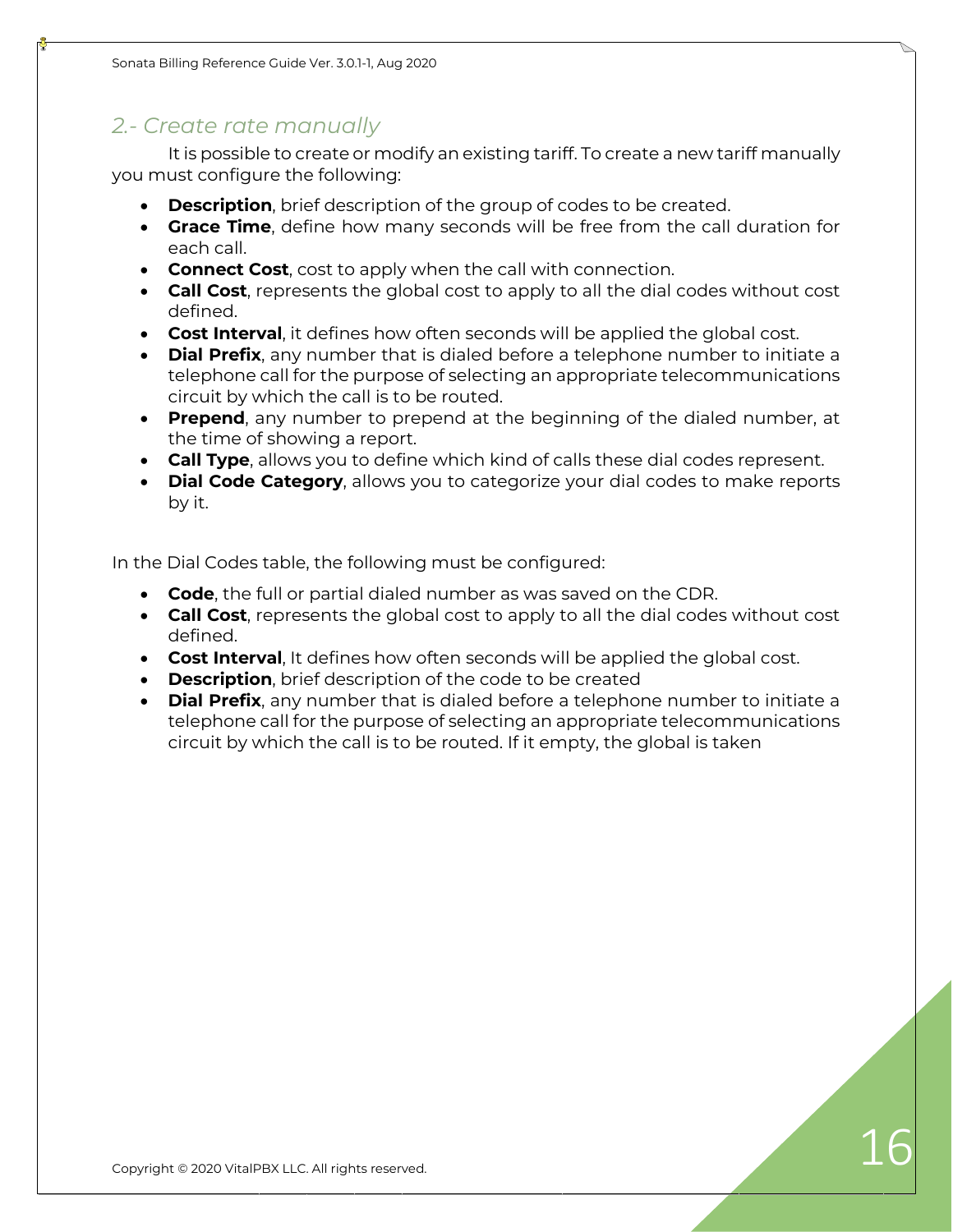### <span id="page-16-0"></span>4.3.- Price Categories

Each extension is associated to a Price Category. This has the aim of being able to charge in differentiated form by extension. Very useful for Hotels.

| <b>Price Categories</b>     |         |                      |         |              |
|-----------------------------|---------|----------------------|---------|--------------|
| <b>GENERAL</b>              |         |                      |         | 這            |
| Name                        |         | Cost By <sup>O</sup> | Carrier | $\checkmark$ |
| Default Markup <sup>O</sup> | $\circ$ | Shared <sup>O</sup>  |         |              |
|                             |         |                      |         |              |
|                             |         |                      |         |              |
|                             |         |                      |         |              |

- **Name**, Brief description of the Price Category
- **Markup**, the percentage added by a seller to the cost of a carrier/customer rates to cover expenses and profit in fixing the selling price.
- **Cost By**, defines if the extensions with this category will use the carrier or customer rates. If Customer is selected it is necessary to configure the following options.
	- o **Customer Rate**, you can add several Customer Rates with different Markup.
	- o **Markup**, the percentage added by a seller to the cost of a carrier/customer rates to cover expenses and profit in fixing the selling price. If is not defined or is zero the global is taken.
- **Share,** if checked, the price category will be shared with all the tenants.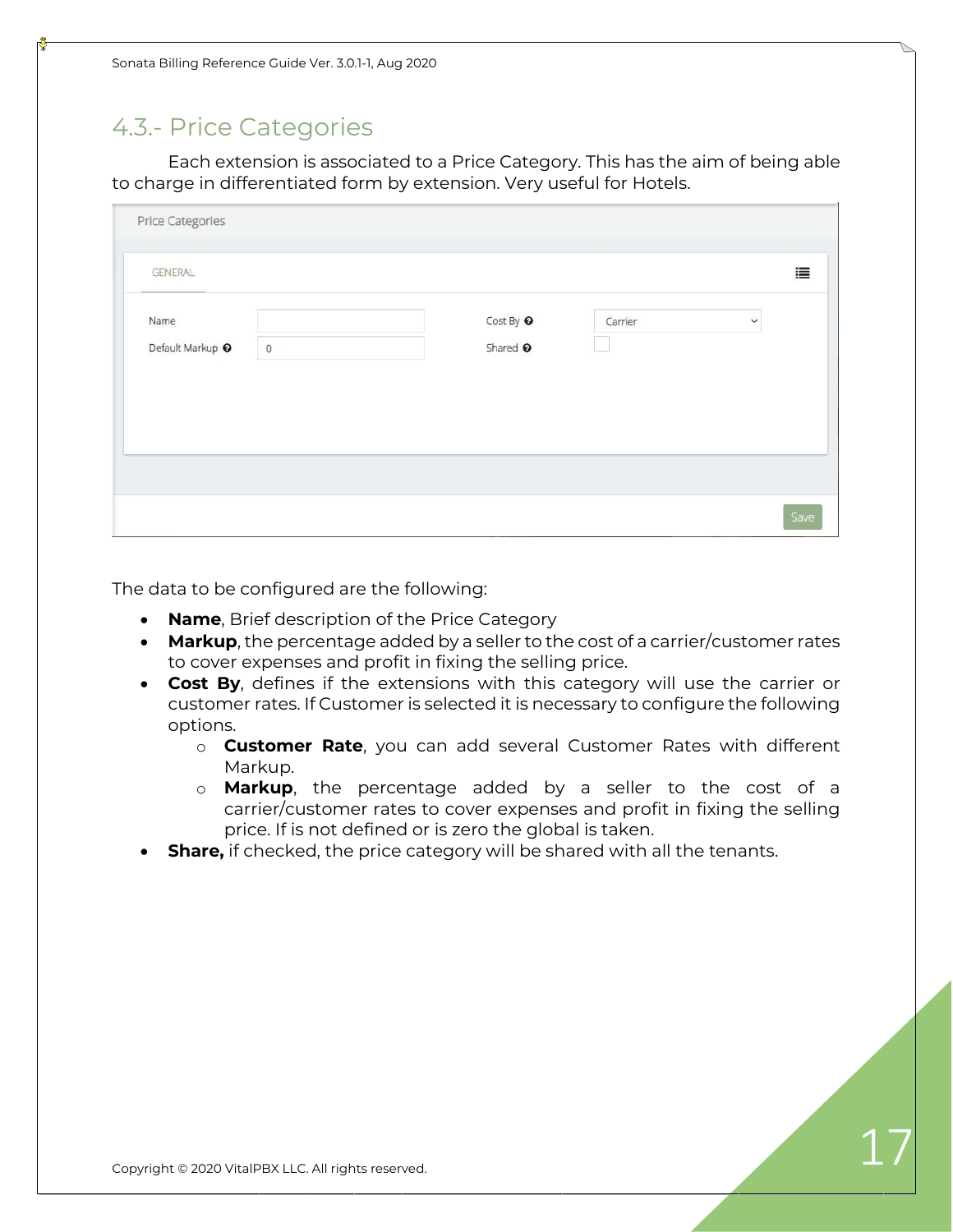### <span id="page-17-0"></span>4.4.- Dial Codes Categories

This option allows us to obtain more descriptive reports regarding the destination code.

| Dial Codes Categories |             |   |
|-----------------------|-------------|---|
| <b>GENERAL</b>        |             | 這 |
| Name                  | Description |   |
|                       |             |   |
|                       |             |   |

- **Name**, short name of the Dial Code, for example National, International, etc.
- **Description**, brief description of the Dial Code, for example National Calls, International Calls, etc.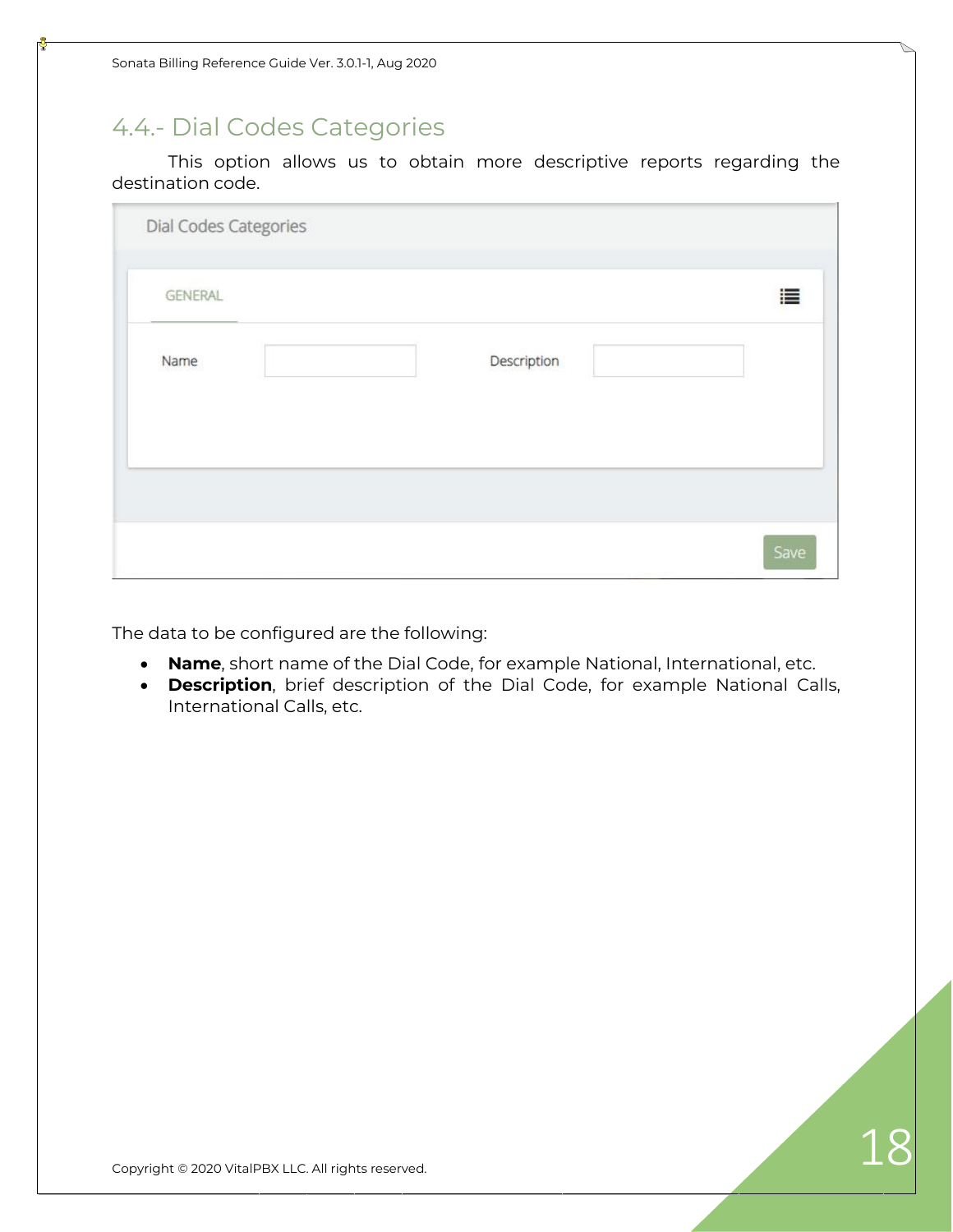# <span id="page-18-0"></span>5.- Tools

### <span id="page-18-1"></span>5.1.- Call Simulator

Simulates the cost of a call, this module is very useful to test the rates.

| Source         |          |                           | Carrier               | None          | v                         |
|----------------|----------|---------------------------|-----------------------|---------------|---------------------------|
| Destination    |          |                           | Call Duration         | 60            |                           |
| Call Direction | Outgoing | $\boldsymbol{\mathrm{v}}$ | Currency <sup>O</sup> | Home Currency | $\boldsymbol{\mathrm{v}}$ |
|                |          |                           |                       |               |                           |

- **Source**, extension that makes the call.
- **Destination**, destination number of the call.
- **Call Direction**, type of call, incoming, outgoing, internal or transit.
- **Carrier**, carrier used to make the call.
- **Call Duration**, call duration.
- **Currency**, allows you to define in which currency the results will be shown. The exchange is made according to the rates' currency.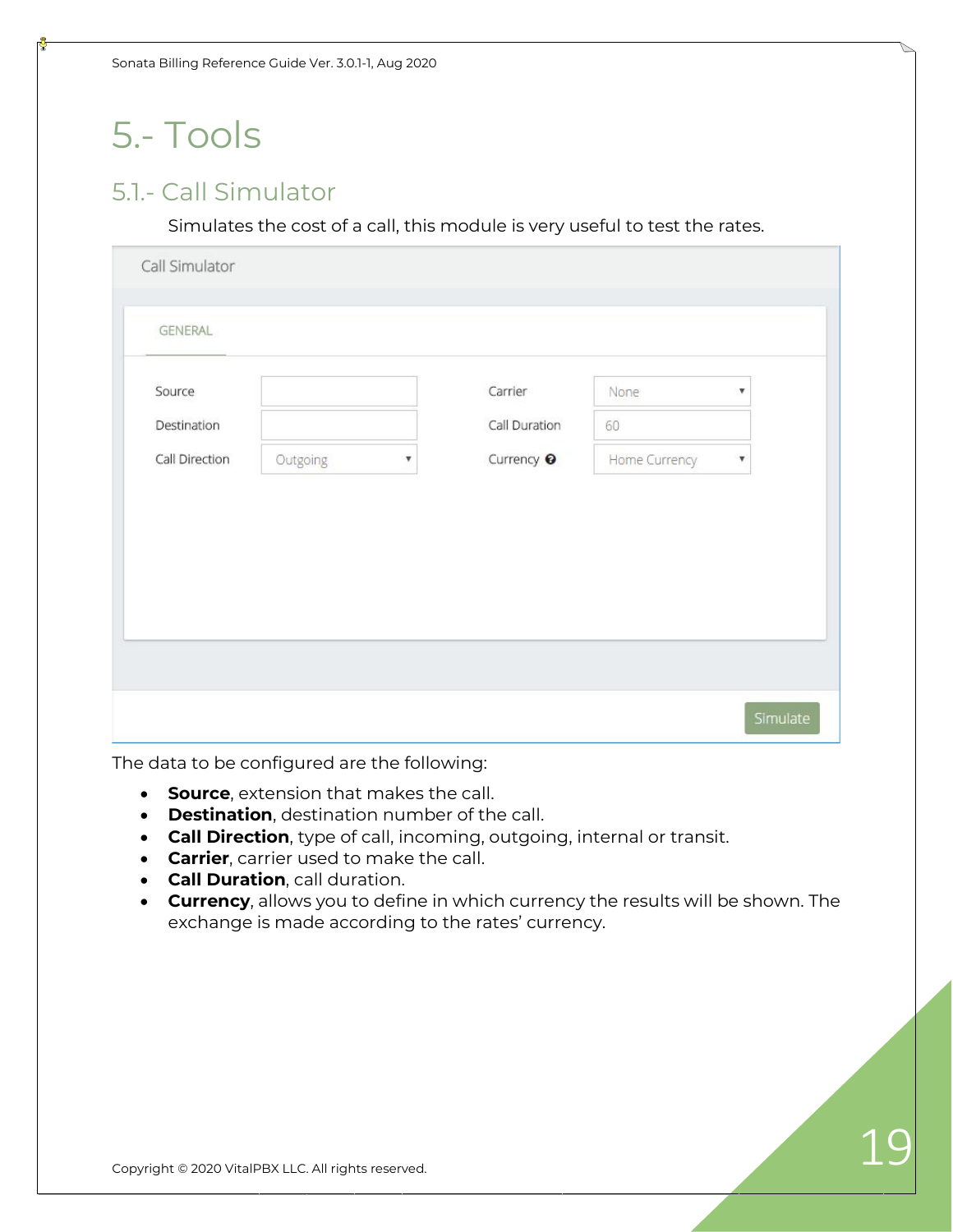Sonata Billing Reference Guide Ver. 3.0.1-1, Aug 2020

# <span id="page-19-0"></span>6.- Users

### <span id="page-19-1"></span>6.1.- System Permission

It is possible to limit to which Extensions, Trunks or Cost Centers a user will have access to, for which it is necessary to go to USERS/System Permission.

| GENERAL     |                             |          |              |         |          | 這 |
|-------------|-----------------------------|----------|--------------|---------|----------|---|
| Description |                             |          | Cost Centers | Default | $\equiv$ |   |
| Extensions  | 1001 - Rodrigo Cuadra VP530 | $\equiv$ |              |         |          |   |
| Trunks      |                             | $\equiv$ |              |         |          |   |
|             |                             |          |              |         |          |   |
|             |                             |          |              |         |          |   |
|             |                             |          |              |         |          |   |
|             |                             |          |              |         |          |   |

- **Description**, Brief description of System Permission.
- **Extensions,** the Extensions that the user will have access to.
- **Trunks**, the Trunks that the user will have access to.
- **Cost Center**, the Cost Center that the user will have access to.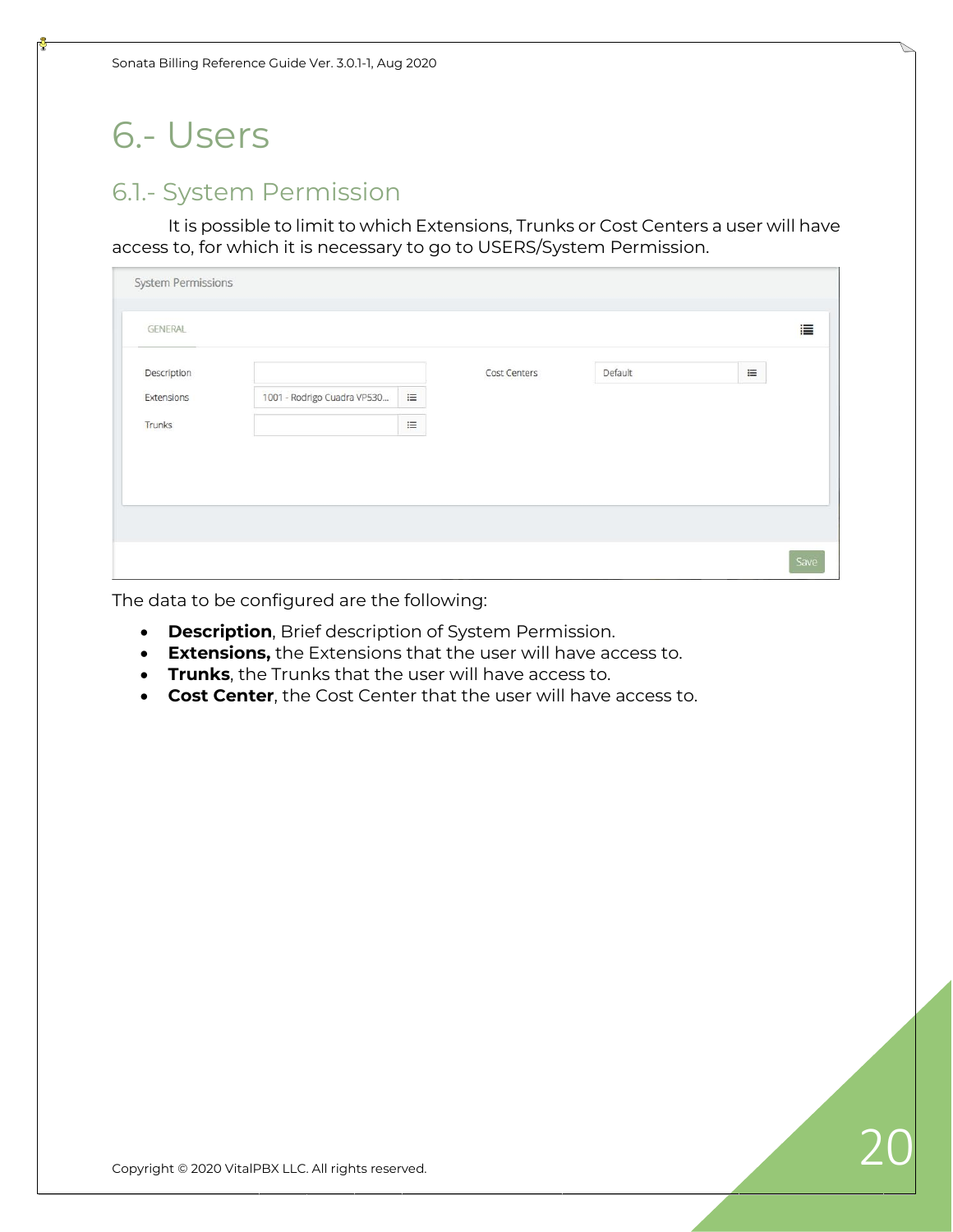Sonata Billing Reference Guide Ver. 3.0.1-1, Aug 2020

### <span id="page-20-0"></span>6.2.- Roles

Using the Roles, we can limit to which modules the user will have access to, for which it is necessary to go to USERS/Roles.

|                          | Remove All |  |
|--------------------------|------------|--|
|                          |            |  |
|                          |            |  |
|                          |            |  |
| ₽                        |            |  |
|                          |            |  |
|                          |            |  |
|                          |            |  |
| $\overline{\phantom{a}}$ |            |  |
|                          |            |  |
|                          |            |  |
|                          |            |  |

- **Name**, brief description of the Role
- **Menu Access**, to which modules the users that are associated with this Role will have access to.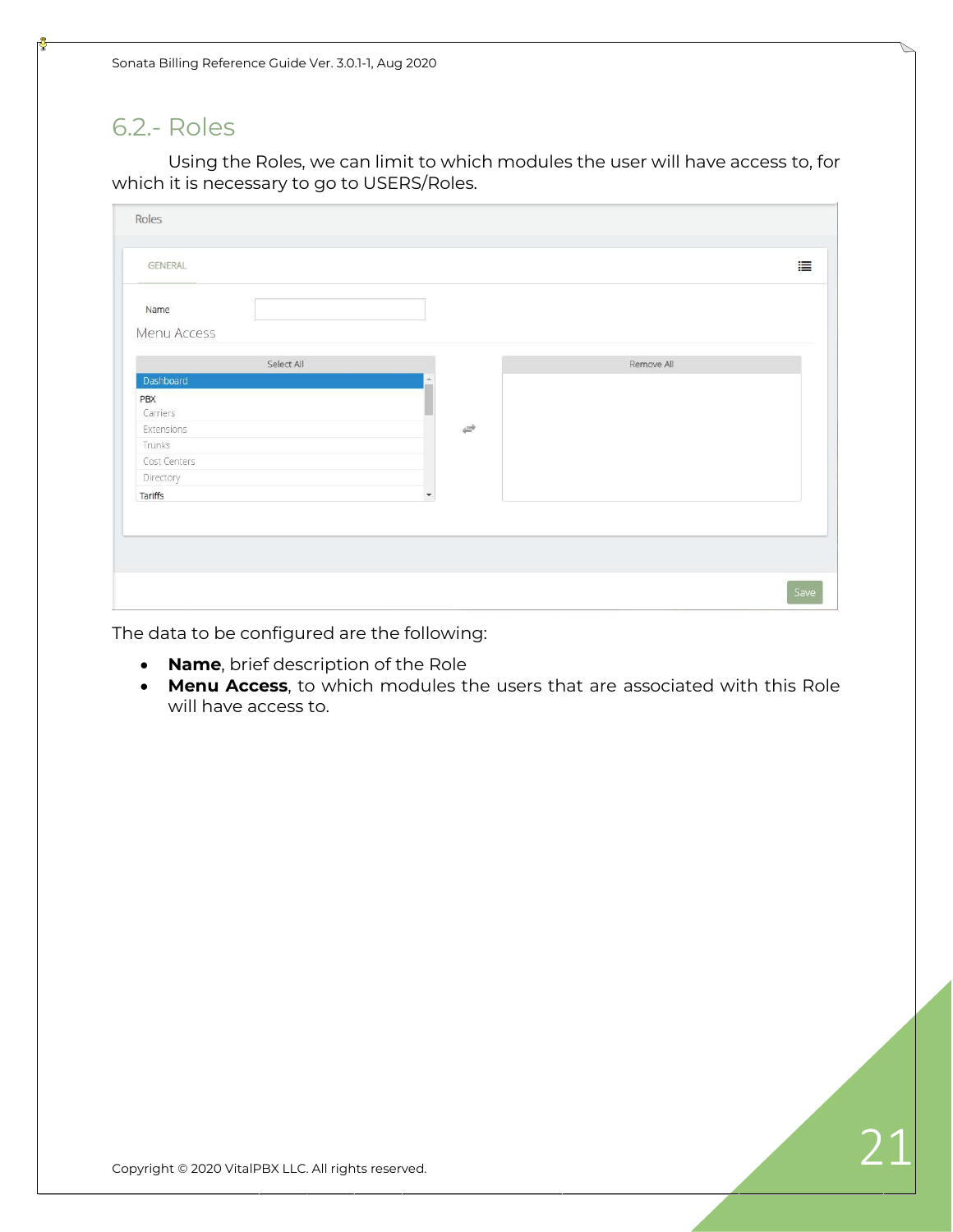### <span id="page-21-0"></span>6.3.- System Users

In System Users all users of the system are created, for which it is necessary to go to USERS/System Users.

| Full Name                 |               |              | Tenant <sup>O</sup>   | VitalPBX                   | $\checkmark$ |
|---------------------------|---------------|--------------|-----------------------|----------------------------|--------------|
| User                      | admin         |              | Timezone              | (GMT-6:00) America/Managua | v.           |
| Password                  |               |              | Language              | English                    | $\checkmark$ |
| Role                      | Administrator | $\checkmark$ | <b>Active Account</b> | $\checkmark$               |              |
| <b>System Permissions</b> | $-A$ ll $-$   | $\checkmark$ |                       |                            |              |
|                           |               |              |                       |                            |              |
|                           |               |              |                       |                            |              |
|                           |               |              |                       |                            |              |
|                           |               |              |                       |                            |              |

- **User**, User to Login into the system.
- **Password**, Password to Login into the system
- **Role**, Role that will be associated with the user
- **System Permission**, permissions to access to different modules that the user will have.
- **Tenant,** Tenant to which this user belongs to.
- **Timezone**, user time zone, very important since the reports will be displayed in the time zone of the user.
- **Language**, language that the user interface will be displayed in.
- **Active Account**, indicates whether the account is active or not.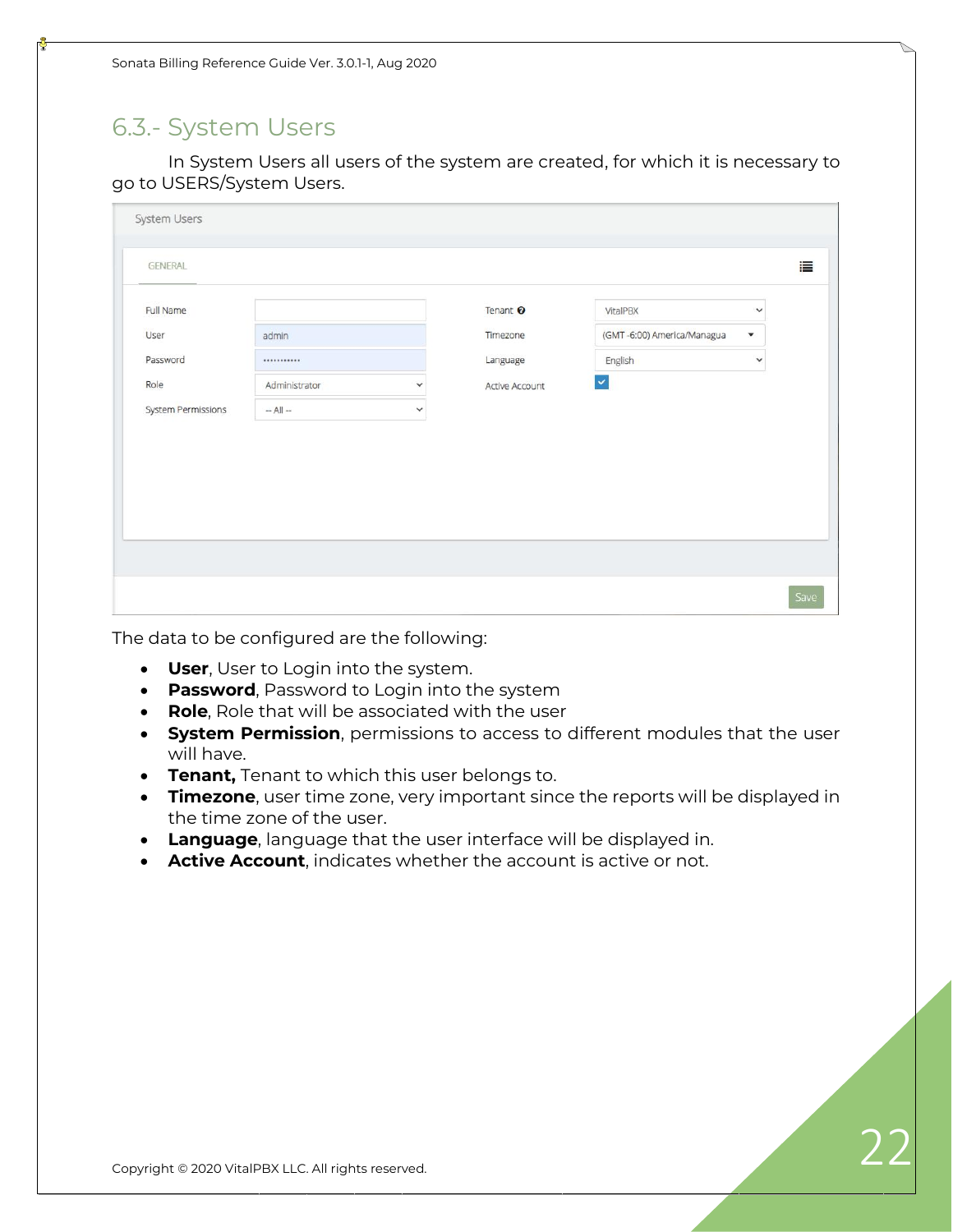# <span id="page-22-0"></span>7.- Settings

In Settings is where all the information of the system environment is configured, for example Company Profile, Email, PBX Server, etc.

### <span id="page-22-1"></span>7.1.- Company Profile

To configure the company information, go to SETTINGS/Company Profile

#### GENERAL

| Company Profile       |                                   |              |        |
|-----------------------|-----------------------------------|--------------|--------|
| <b>GENERAL</b>        | DISPLAY SETTINGS<br>COST SETTINGS | PDF SETTINGS |        |
| Company Name          | eBD Nicaragua                     | Address      |        |
| Country               | <b>United States</b><br>۰         | Telephone    |        |
| Timezone              | (GMT-6:00) America/Managua ▼      | Email        |        |
| Logo                  |                                   |              |        |
| $\blacksquare$ Browse |                                   |              |        |
|                       |                                   |              | Update |

- **Company Name**, on behalf of the company. This will appear in the header of all reports.
- **Country**, Country where the PBX is installed.
- **Timezone,** Time Zone is used as the default time zone when creating system users.
- **Address**, Company Address (Optional)
- **Telephone**, Company Phone (Optional)
- **Email,** Company Email (Optional)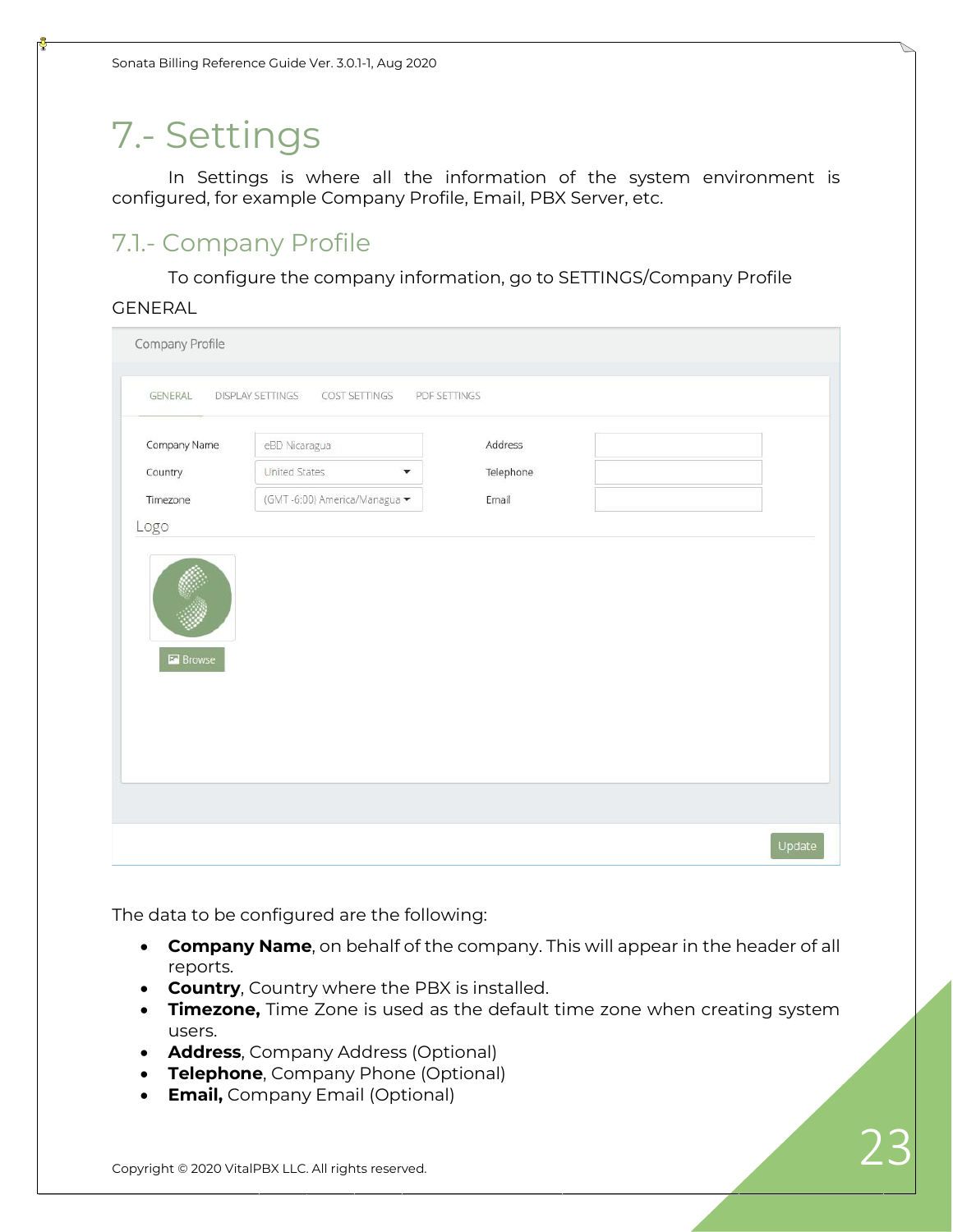• **Logo**, company logo, it will appear in the header of all reports

#### DISPLAY SETTINGS

| GENERAL                 | <b>DISPLAY SETTINGS</b><br>COST SETTINGS | PDF SETTINGS |                       |       |                           |
|-------------------------|------------------------------------------|--------------|-----------------------|-------|---------------------------|
| Date Format             | Year, Month and Day (YYYYMN v            |              | Thousand<br>Separator | Comma | $\boldsymbol{\mathrm{v}}$ |
| Date Separator          | Slash                                    | v            | Decimal Places        | Two   | $\overline{\mathbf v}$    |
| Time Format             | 24 Hours                                 |              | Decimal Separator     | Dot   | v                         |
| Call Duration<br>Format | Hours, Minutes and Seconds ( v           |              |                       |       |                           |
|                         |                                          |              |                       |       |                           |

- **Date Format**, select a desired date format to display in the reports and interface.
- **Date Separator**, type of separator for the date to be shown in the reports and interface.
- **Time Format**, select the time format to be displayed in the reports and interface.
- **Call Duration Format**, select the format of call duration to show in the reports and interface.
- **Thousand Separator**, type of thousands separator to show the cost of the calls in the reports and interface.
- **Decimal Places**, number of decimals of call costs to be displayed in the reports and interface.
- **Decimal Separator**, type of decimal separator to show the cost of the calls in the reports and interface.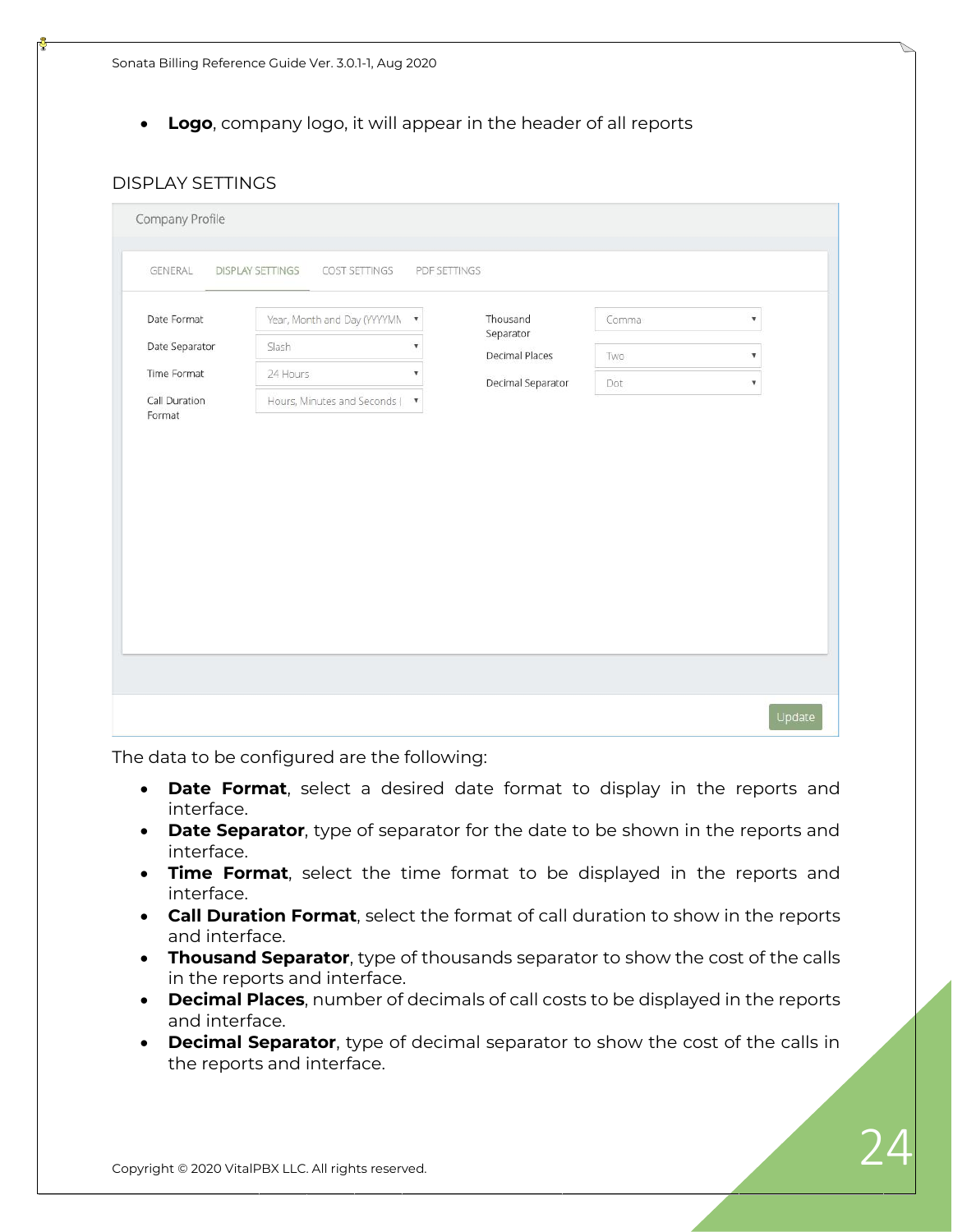#### COST SETTINGS

| GENERAL<br>DISPLAY SETTINGS | <b>COST SETTINGS</b><br>PDF SETTINGS |              |                                    |             |  |
|-----------------------------|--------------------------------------|--------------|------------------------------------|-------------|--|
| Currency                    | US Dollar (\$)                       | ۰            | Default Incoming Cost <sup>O</sup> | $\mathbf 0$ |  |
| Currency Exchange Provider  | Google                               | $\checkmark$ | Default Internal Cost @            | $\,0$       |  |
| Default Outgoing Cost @     | 0.25                                 |              |                                    |             |  |
|                             |                                      |              |                                    |             |  |
|                             |                                      |              |                                    |             |  |
|                             |                                      |              |                                    |             |  |
|                             |                                      |              |                                    |             |  |

- **Currency**, local currency.
- **Currency Exchange Provider**, Exchange Rate Provider (Google or Yahoo)
- **Default Outgoing Cost**, cost of outgoing calls when no tariff associated with it is found.
- **Default Incoming Cost**, cost of incoming calls when no tariff associated with it is found.
- **Default Internal Cost**, cost of internal calls when no tariff associated with it is found.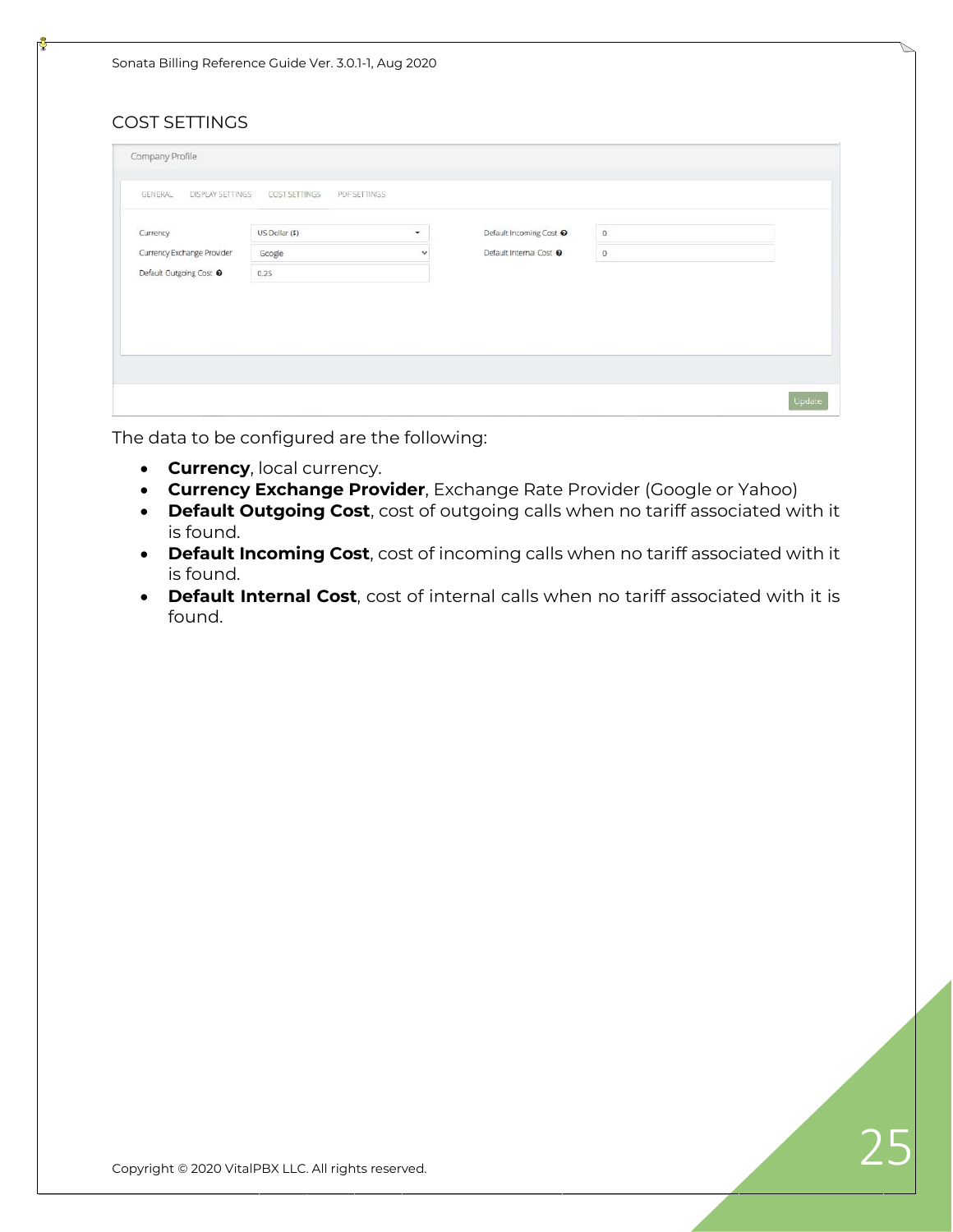Sonata Billing Reference Guide Ver. 3.0.1-1, Aug 2020

#### PDF SETTINGS

| Company Profile |                                             |              |        |  |
|-----------------|---------------------------------------------|--------------|--------|--|
| GENERAL         | DISPLAY SETTINGS COST SETTINGS PDF SETTINGS |              |        |  |
| Page Size       | Letter                                      | $\checkmark$ | Footer |  |
|                 |                                             |              |        |  |
|                 |                                             |              |        |  |
|                 |                                             |              |        |  |

- **Page Size**, page size to use for generating reports.
- **Footer**, Legend that will appear in the footer of all reports.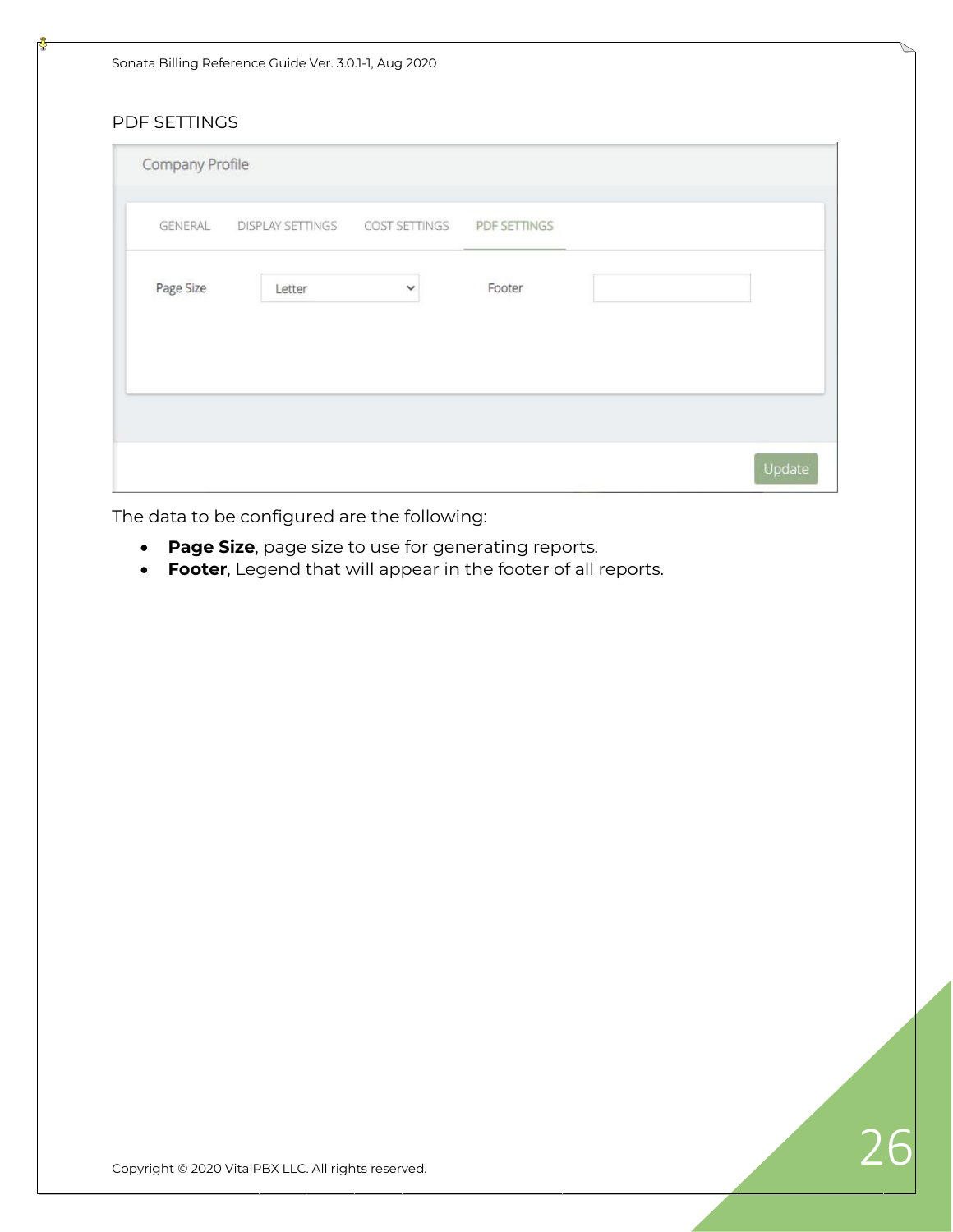### <span id="page-26-0"></span>7.2.- Currency Exchange Rates

The program is multi-currency, you can get reports in the currency that the user wants. To enable a currency, it is necessary to go to SETTINGS/Currency Exchange Rates

| Currency Exchange Rates |                  |                      |                                         |
|-------------------------|------------------|----------------------|-----------------------------------------|
| GENERAL                 |                  |                      |                                         |
| Currency                | Mexico Peso (\$) | $\blacktriangledown$ |                                         |
| Exchange Rates          |                  |                      |                                         |
|                         | Date             | Rate                 | Actions                                 |
| 2017/10/20              |                  | 19.04                | $\blacksquare$<br>$\mathbb{Z}^{\times}$ |
|                         |                  |                      |                                         |
|                         |                  |                      |                                         |
|                         |                  |                      |                                         |

Select the country and then press the Add Exchange button. The exchange rate of the day will appear with the possibility to change it manually.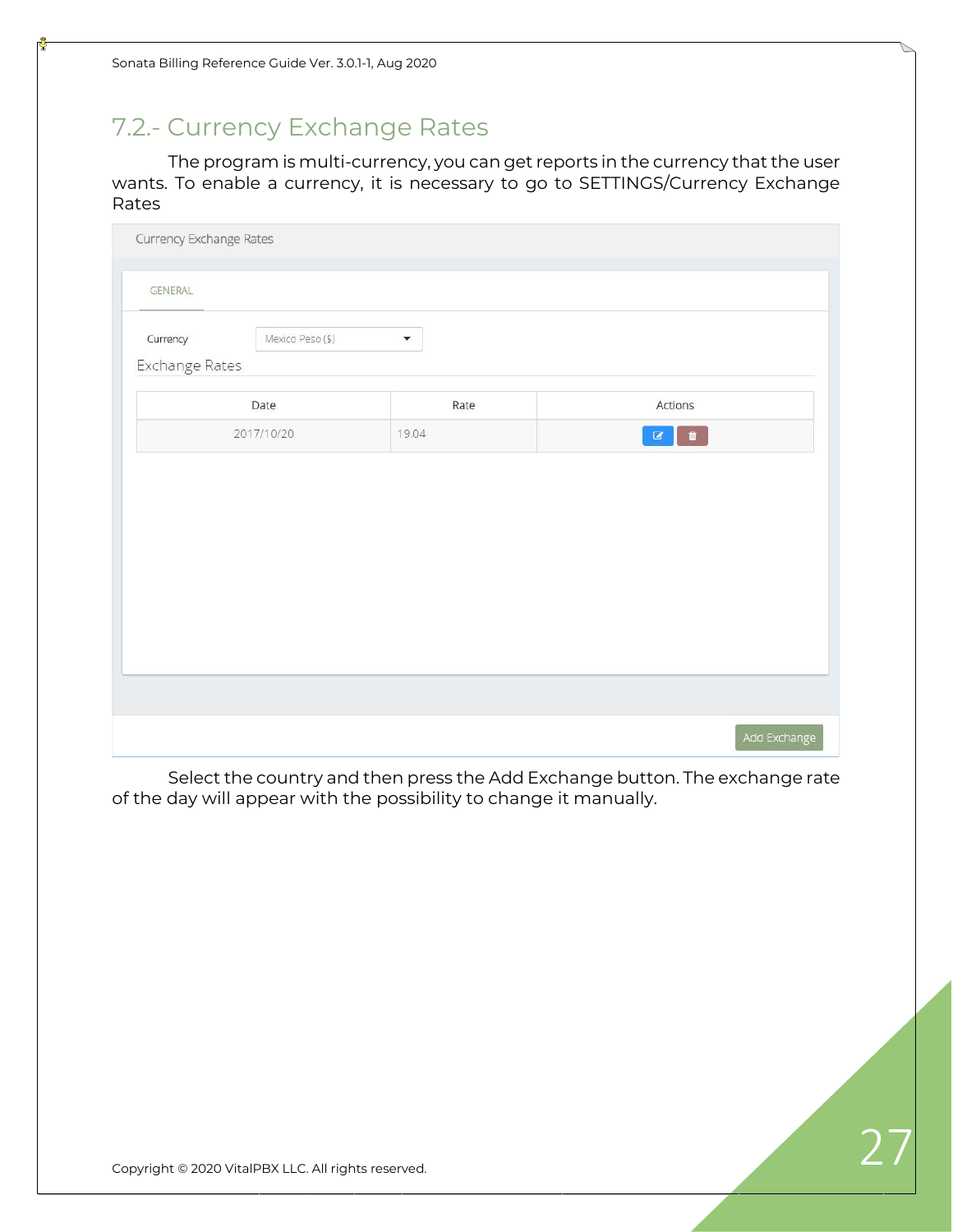Sonata Billing Reference Guide Ver. 3.0.1-1, Aug 2020

### <span id="page-27-0"></span>7.3.- Email Settings

To be able to use the module of sending reports automatically it is necessary to configure an email account, to configure this account go to SETTINGS/Email Settings

| Type<br>From Name<br>SMPT<br>$\boldsymbol{\mathrm{v}}$<br>From Email<br><b>SMTP Secure</b><br>TLS<br>$\boldsymbol{\mathrm{v}}$<br>Host<br><b>BCC Email</b> |  |
|------------------------------------------------------------------------------------------------------------------------------------------------------------|--|
|                                                                                                                                                            |  |
|                                                                                                                                                            |  |
|                                                                                                                                                            |  |
| Port                                                                                                                                                       |  |
| Username<br>admin                                                                                                                                          |  |
| Password<br>                                                                                                                                               |  |
| <b>Test Configuration</b>                                                                                                                                  |  |
|                                                                                                                                                            |  |
|                                                                                                                                                            |  |
|                                                                                                                                                            |  |
|                                                                                                                                                            |  |
|                                                                                                                                                            |  |
| Email<br>$\blacksquare$                                                                                                                                    |  |

- **Type,** select the type of email server to use.
- **SMTP secure**, type of security
- **Host,** email server
- **Port**, port of the email server
- **Username**, user to authenticate to the email account
- **Password**, password to authenticate to the email account
- **From Name**, name of the owner of the email
- **From Email**, complete email
- **BCC Email**, if you want to send a copy of the hidden email, write it here
- **Test Configuration**, test email settings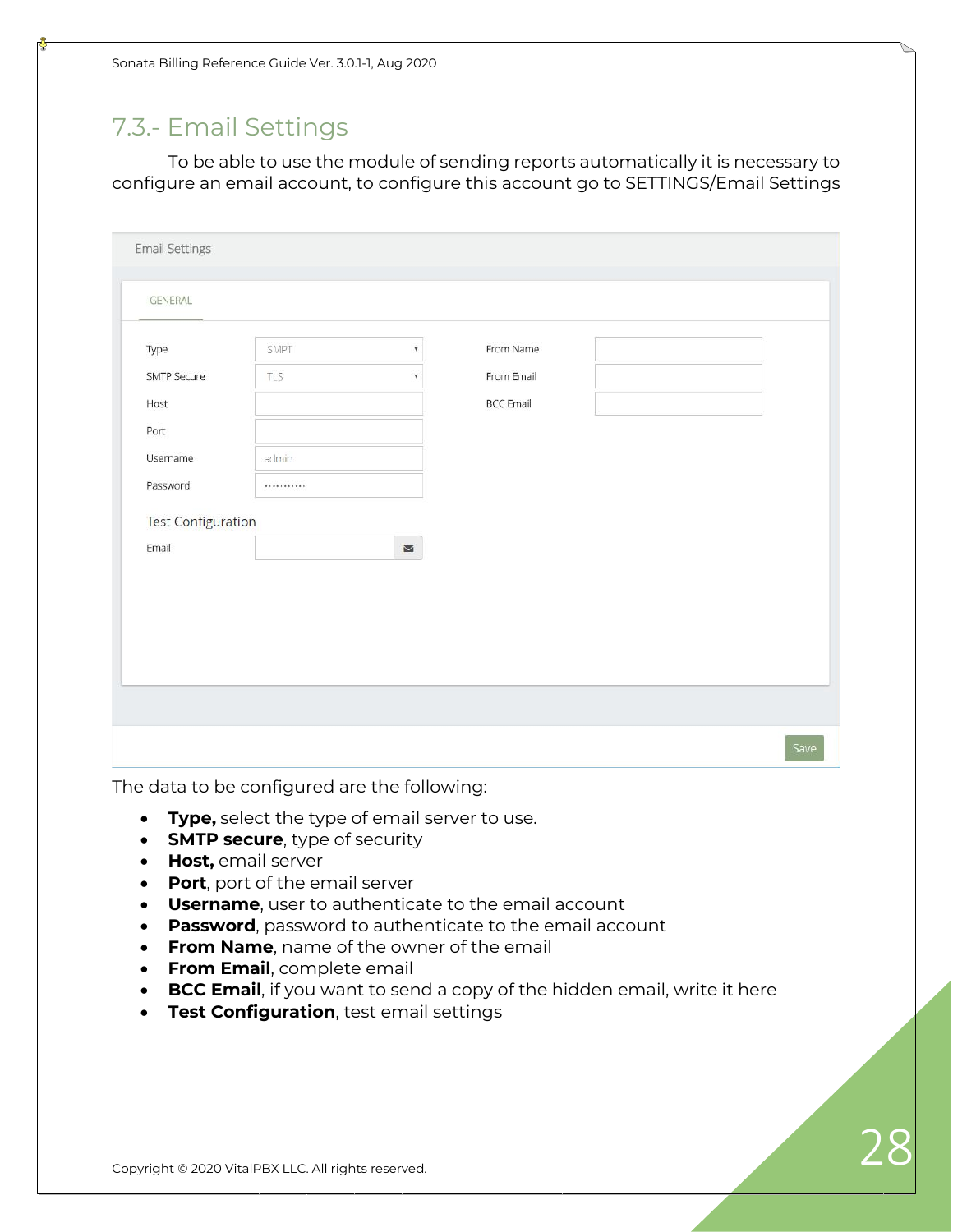### <span id="page-28-0"></span>7.4.- Licensing

Sonata Billing comes with a free license of up to 8 extensions, you can purchase a license that fits your needs by contacting your supplier.

| Licensing                 |                     |  |
|---------------------------|---------------------|--|
| GENERAL                   |                     |  |
| License Number<br>Company | Full Name<br>E-mail |  |
|                           |                     |  |
|                           |                     |  |
|                           |                     |  |
|                           |                     |  |
|                           |                     |  |
|                           |                     |  |
|                           |                     |  |

- **License Number**, license of the product, this will be supplied by your supplier.
- **Company**, name of the company to whom you want to register the product
- **Full Name**, name of the user who will be responsible for the product.
- **E-Mail**, email of the user who will be responsible for the product. Very important since under this email the license will be registered.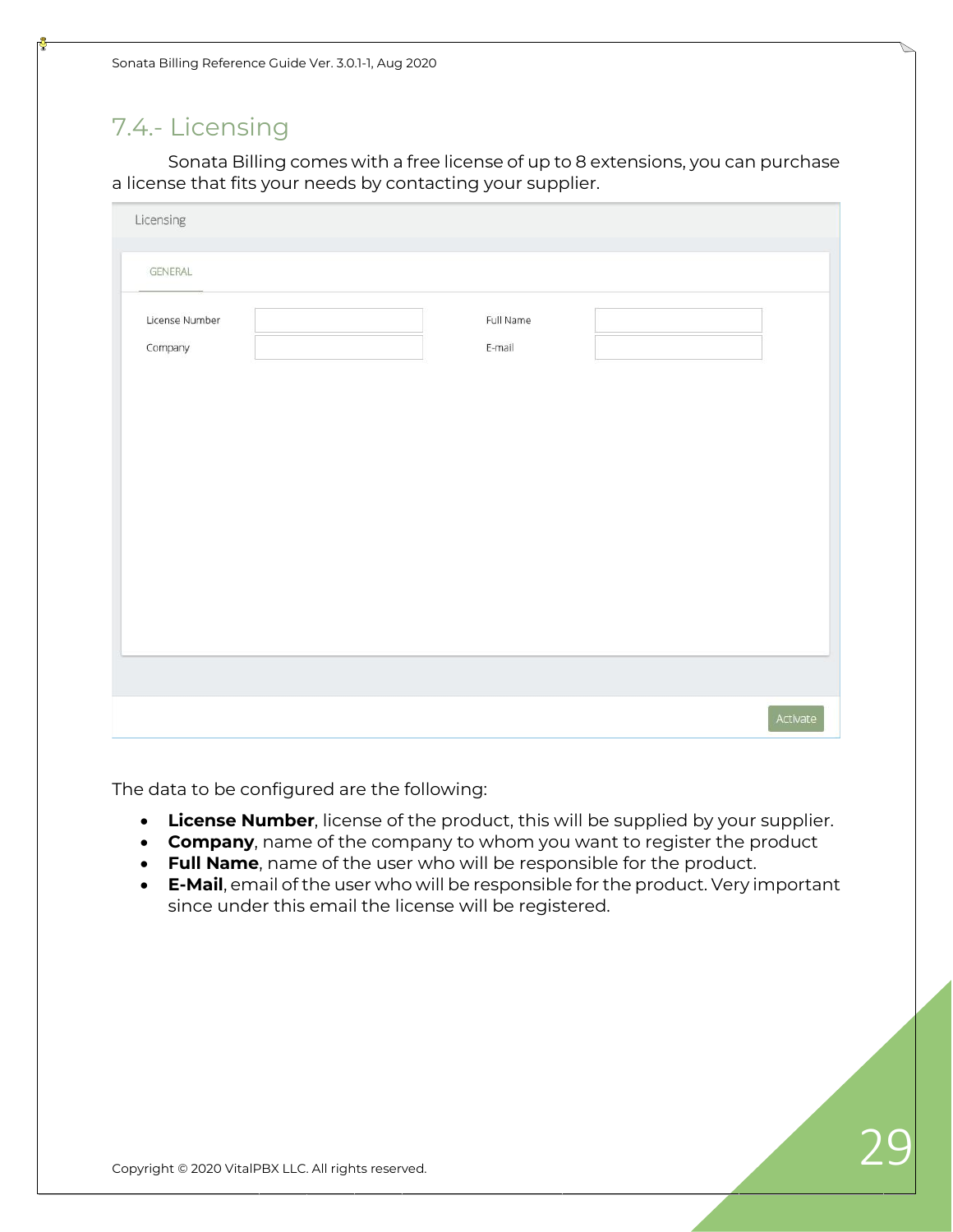# <span id="page-29-0"></span>8.- Reports

Sonata Billing generates many summarized and detailed reports. To generate reports, go to REPORTS.

### <span id="page-29-1"></span>8.1.- Reports Builder

Report Builder generates all the detailed and summarized reports by extension, cost center, trunks, etc.

| Title <sup>O</sup>   |                                                  |              | Format <sup>O</sup>           | PDF                | $\checkmark$                    |  |
|----------------------|--------------------------------------------------|--------------|-------------------------------|--------------------|---------------------------------|--|
| Grouped By           | Extensions                                       | $\checkmark$ | Currency                      | Home Currency (\$) | $\checkmark$                    |  |
| Type                 | Detailed                                         | $\checkmark$ | Call Types                    |                    | Outgoing Incoming Local Transit |  |
| Period               | Today                                            | $\checkmark$ | Duration Min/Max <sup>O</sup> | $\circ$            | Infinite                        |  |
| Extensions           | $\blacktriangleright$<br>1001 - Rodrigo Cuadra V | $\equiv$     | Cost Min/Max                  | $\circ$            | Infinite                        |  |
| Carriers             | $\checkmark$<br>Default                          | 這            | Hourly Filter                 | None               | $\checkmark$                    |  |
| Cost Centers         | $\blacktriangledown$<br>Default                  | 這            | Dial Codes Filter             | None               | $\checkmark$                    |  |
| <b>Account Codes</b> | $\blacktriangledown$                             | $\equiv$     | Top Limit <sup>O</sup>        | 10                 | $\checkmark$                    |  |
|                      |                                                  |              |                               |                    |                                 |  |

- **Title**, this represents the title of the report, is required only when the report is saved as template.
- **Group By**, generate the report by grouping it by the selected option.
- **Type**, generate the report with the selected option.
- **Period,** range of date and time to be taken into account in the report.
- **Extensions**, extensions to be included in the report, if the check is selected, all extensions will be included.
- **Carriers,** carriers to be included in the report, if the check is selected, all carriers will be included.
- **Cost Center**, cost center to be included in the report, if the check is selected, all cost centers will be included.
- **Account Codes**, account codes to be included in the report, if the check is selected, all account codes will be included.
- **Format**, defines the format in which the report will be exported.
- **Currency**, currency to show report.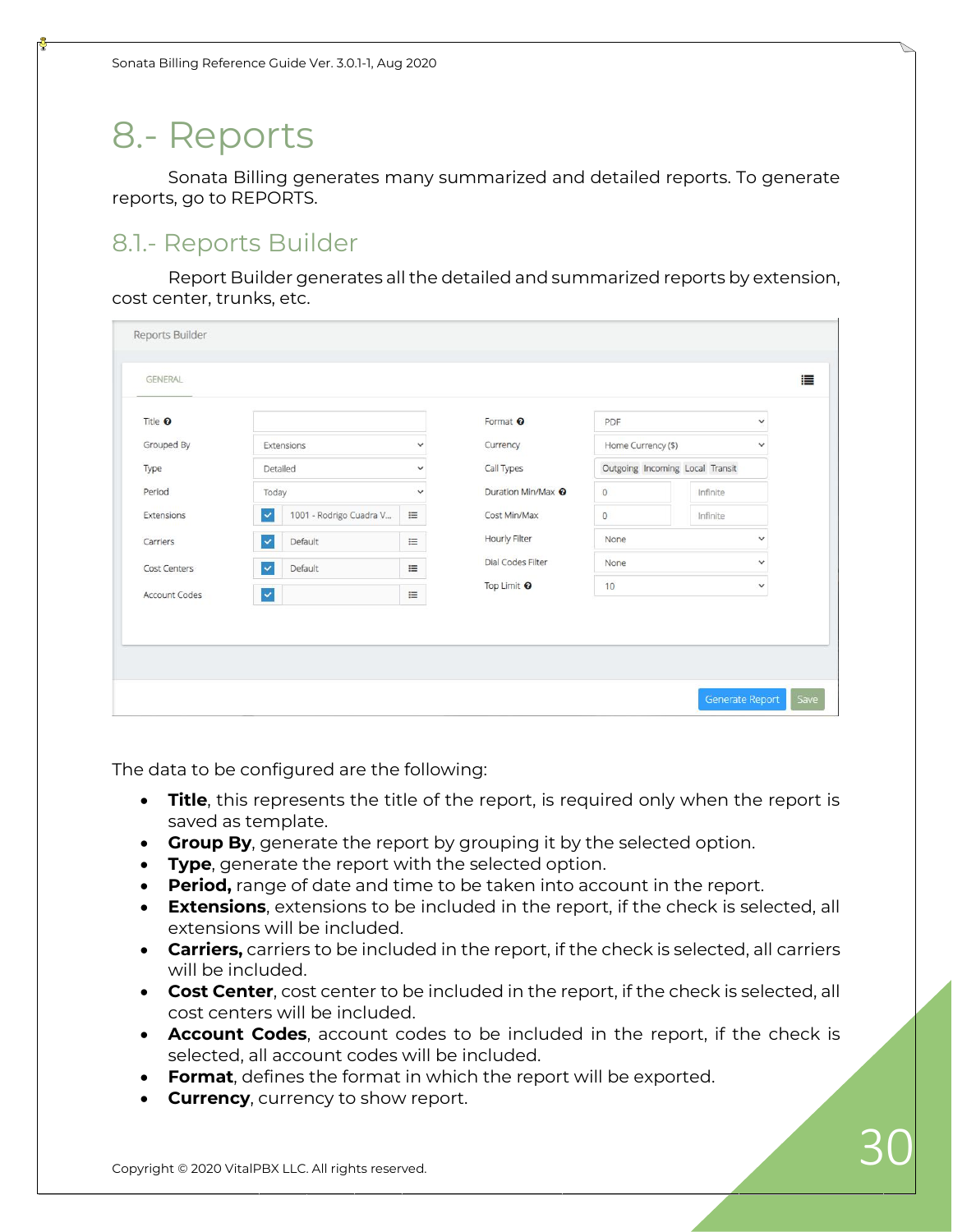- **Call Types**, types of calls to be included in the report.
- **Duration Min/Max**, duration Min/Max expressed in seconds
- **Cost Min/Max**, cost Min/Max expressed in home currency
- **Hourly Filter**, hour filter to use to generate the report. This filter must have been previously created.
- **Dial Codes Filter**, dial codes filter used to generate the report. This filter must have been previously created.
- **Top Limit**, limit the number of items to show in top reports.

You can create a profile for later use in Report Schedule, configure the information and press the "Save" button.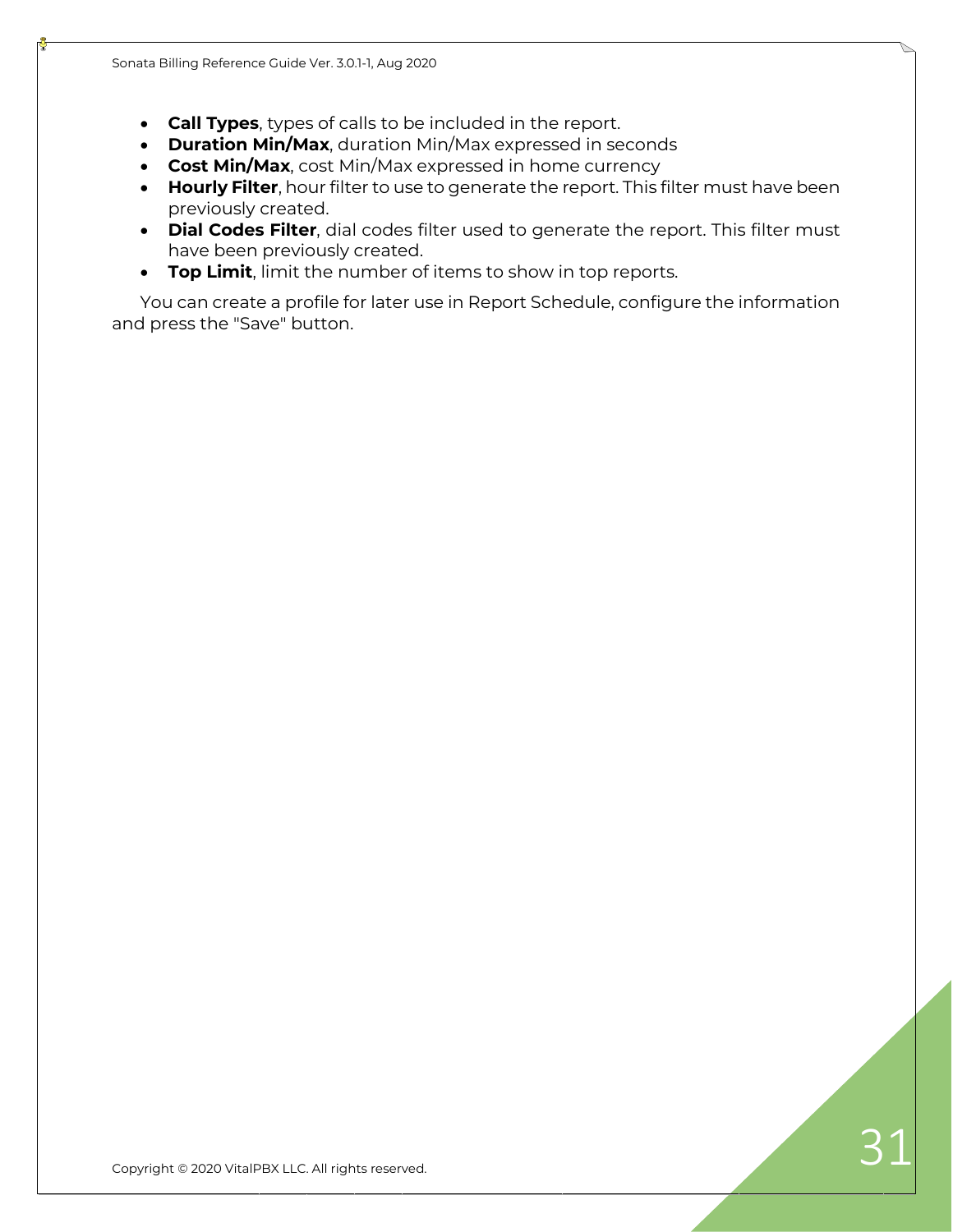### <span id="page-31-0"></span>8.2.- Reports Filters

#### HOUR FILTER

Hours Filters are used to select only calls that are made within the time set in the filter. This screen shows a filter of working hours.

| Filter By<br>Days and Hours | Days and Hours |  |                                                                         |  | $\overline{\mathbf{v}}$ |  |  | Description |  |  |  | Working Hours |  |  |  |  |
|-----------------------------|----------------|--|-------------------------------------------------------------------------|--|-------------------------|--|--|-------------|--|--|--|---------------|--|--|--|--|
|                             | Day\Time       |  | 00 01 02 03 04 05 06 07 08 09 10 11 12 13 14 15 16 17 18 19 20 21 22 23 |  |                         |  |  |             |  |  |  |               |  |  |  |  |
|                             | Sunday         |  |                                                                         |  |                         |  |  |             |  |  |  |               |  |  |  |  |
|                             | Monday         |  |                                                                         |  |                         |  |  |             |  |  |  |               |  |  |  |  |
|                             | Tuesday        |  |                                                                         |  |                         |  |  |             |  |  |  |               |  |  |  |  |
|                             | Wednesday      |  |                                                                         |  |                         |  |  |             |  |  |  |               |  |  |  |  |
|                             | Thursday       |  |                                                                         |  |                         |  |  |             |  |  |  |               |  |  |  |  |
|                             | Friday         |  |                                                                         |  |                         |  |  |             |  |  |  |               |  |  |  |  |
|                             | Saturday       |  |                                                                         |  |                         |  |  |             |  |  |  |               |  |  |  |  |
|                             |                |  |                                                                         |  |                         |  |  |             |  |  |  |               |  |  |  |  |

- **Filter By**, type of filter to create, Days and Hours or Prefixes.
- **Description**, brief description of the filter.
- **Days and Hours**, day of the week and hours to select in the filter.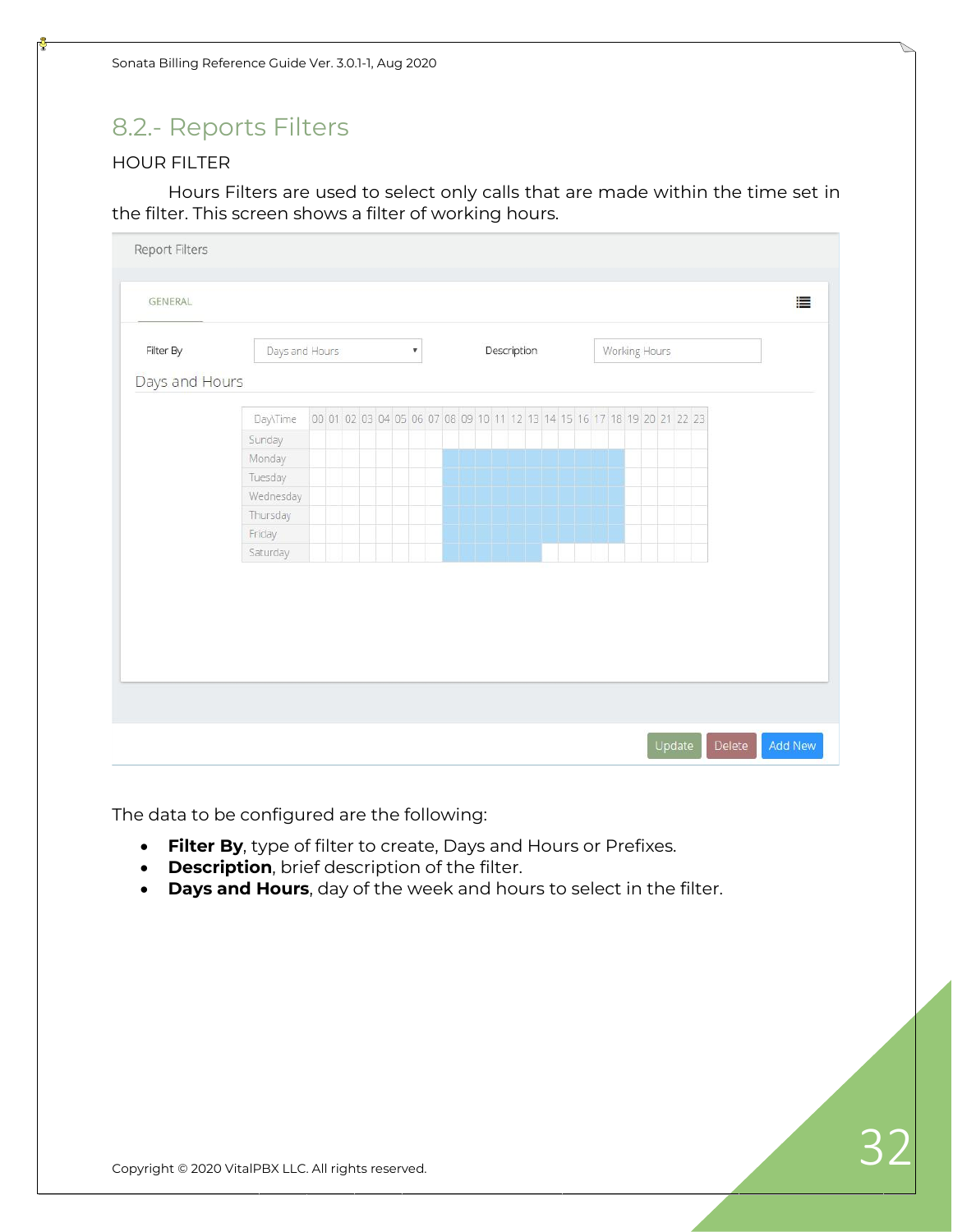#### DIAL CODES FILTER

| Report Filters |                      |                            |                      |                           |                              |
|----------------|----------------------|----------------------------|----------------------|---------------------------|------------------------------|
| <b>GENERAL</b> |                      |                            |                      |                           | 這                            |
| Filter By      | Prefixes             | $\pmb{\mathrm{v}}$         | Description          | Exclude Prefixes          |                              |
| Prefix         |                      | Exclude<br>Comparison Mode |                      | Call Types                |                              |
| 8              | $\blacktriangledown$ | Start With                 | $\pmb{\mathrm{v}}$   | Outgoing Incoming Transit | $\langle \mathbf{x} \rangle$ |
| 7              | $\checkmark$         | Start With                 | $\blacktriangledown$ | Outgoing Incoming Transit | $\mathbf{x}_i$               |
|                |                      |                            |                      |                           | Add New                      |
|                |                      |                            |                      | Update                    | Add New<br>Delete            |

- **Filter By**, type of filter to create, Days and Hours or Prefixes.
- **Description**, brief description of the filter.
- **Prefix**, prefix to include in the filter.
- **Exclude**, select whether to exclude this prefix when applying this filter.
- **Comparison Mode**, type of comparison to use when comparing the prefix.
- **Call Types**, type of calls in which this prefix will be applied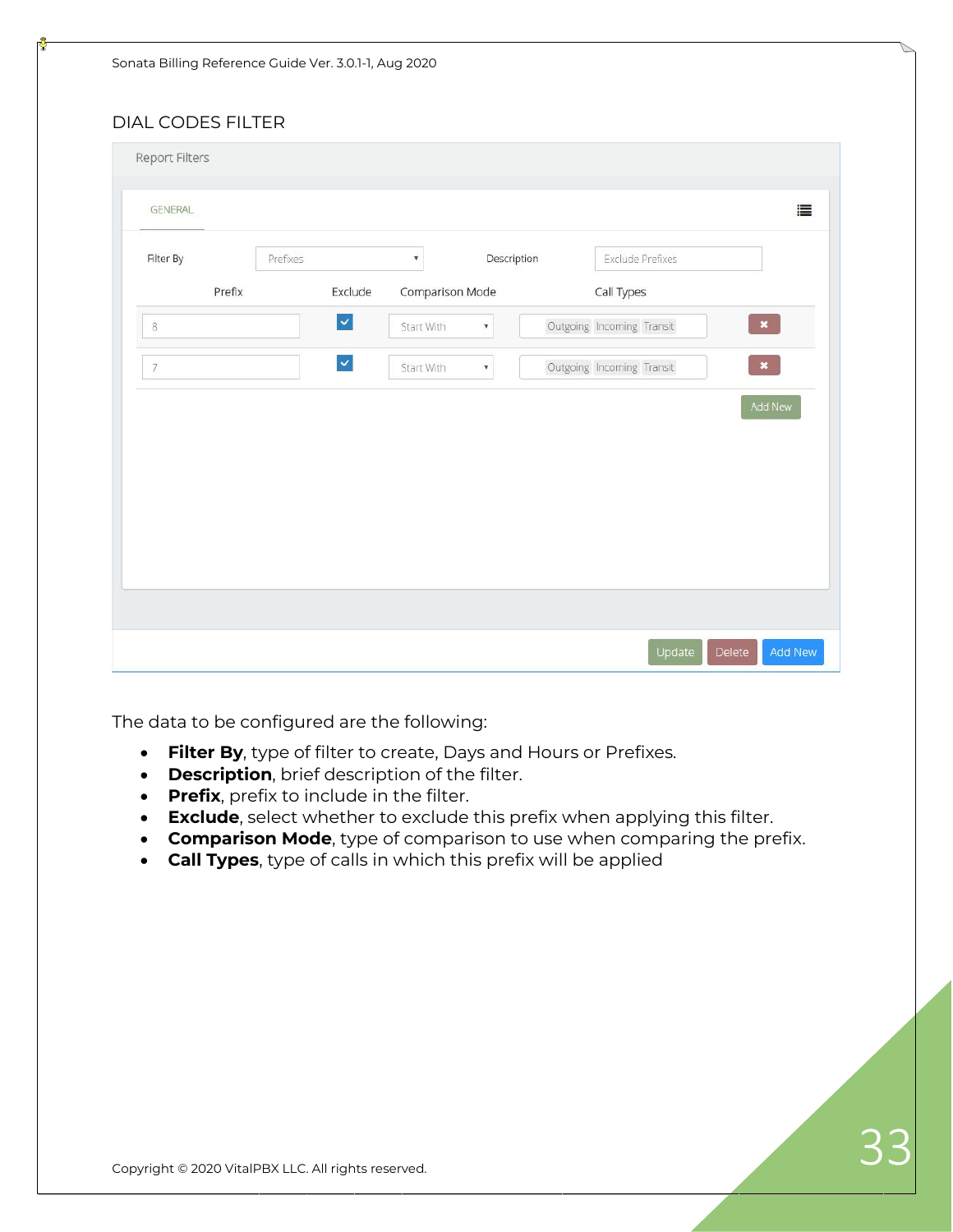### <span id="page-33-0"></span>8.3.- Reports Schedule

Sonata Billing allows the execution of reports automatically and periodically. To configure this option, go to REPORTS/Reports Schedule.

|                  |                    | Send To |              |  |
|------------------|--------------------|---------|--------------|--|
| 2017/10/20 10:41 |                    | Enabled | $\checkmark$ |  |
| Monthly Report   | $\pmb{\mathrm{v}}$ |         |              |  |
| One-time Event   | ٧.                 |         |              |  |
|                  |                    |         |              |  |
|                  |                    |         |              |  |

- **Description,** Short description of scheduled report.
- **Start Date**, day to execute the process.
- **Report**, report to use, it must have been previously created.
- **Repeat Mode**, periodicity for the execution of the process.
- **Sent To**, email to send the report.
- **Enabled**, it is possible to enable or disable the schedules.